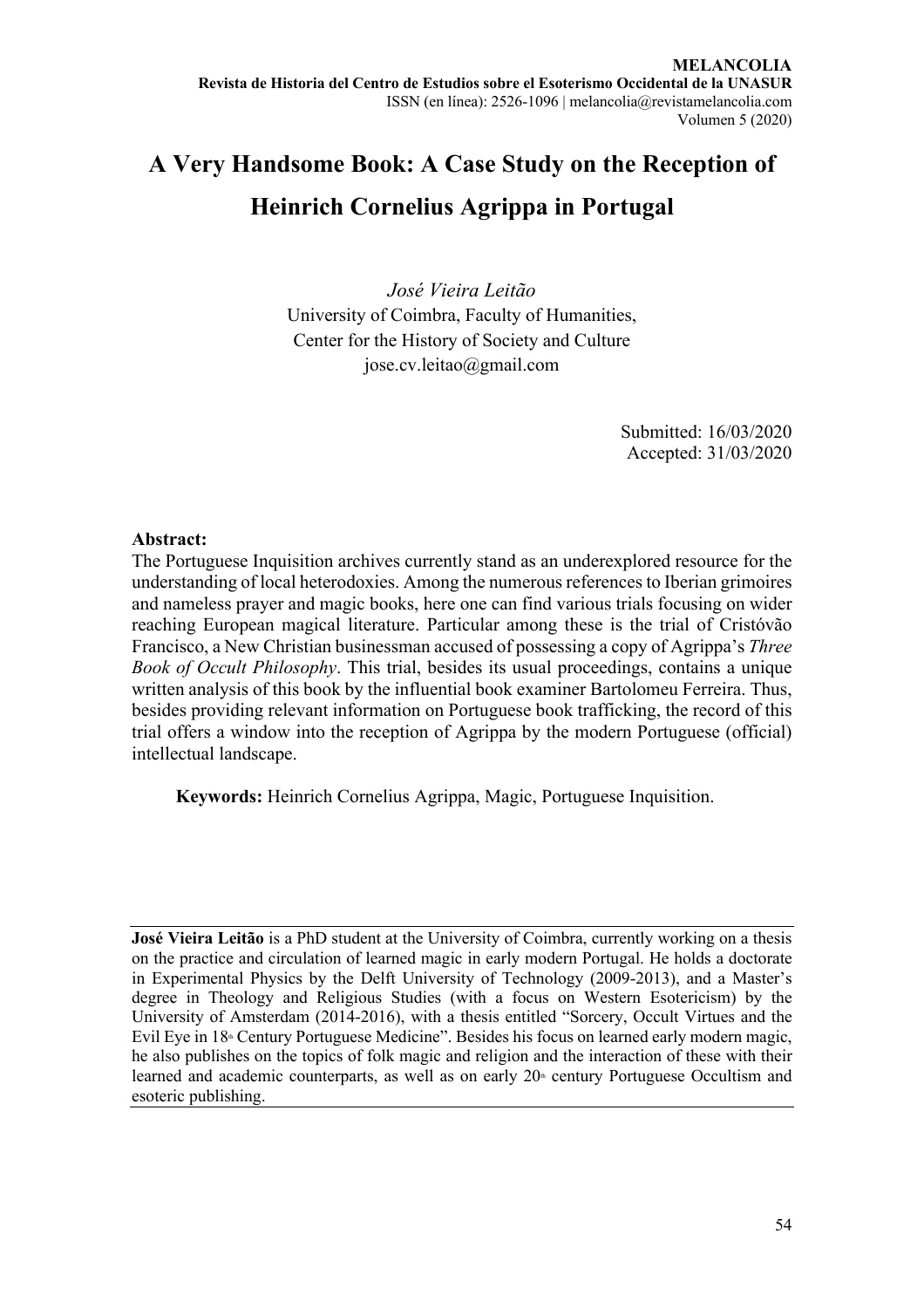#### **1. Introduction: Records of magical literature in the Portuguese Inquisition**

The particularities and continuities of Portuguese history, and the history of its institutions of power and authority, have given rise to a culture of apparent intellectual and religious uniformity many academic centers are only now emerging from. There has long existed an internal narrative of exemplary and uniform Catholicism as an irreducible character of Portuguese identity, often times explicitly supported and orchestrated by the ruling elites (such as with the *Estado Novo*, 1933-1974) which has silenced most heterodoxies and removed them from public awareness and academic inquiry. Consequently, there is a great deal of work and reconceptualization of Portuguese intellectual history to be done to fully appreciate the many religious heterodoxies which manifested not only in this general territory, but equally in that of its former Imperial possessions.

As with most of the Catholic European South, the most visible institutions of religious persecution provide nowadays invaluable databases for the inquiry into such apparently elusive aspect of intellectual history. The Portuguese Inquisition in particular should be underlined as a remarkable instance for such studies due to its highly bureaucratic and organized structure, having produced hundreds of thousands of pages, documents and reports during its three centuries of existence. While in terms of nonnormalized cultural and religious expressions a lot of the documentation in this database fits into the general categories of folk magic and religion, in terms of learned esotericism this also offers many clues for the understanding of the circulation and conception/production of magical and esoteric literature in Portugal and Spain.

In terms of autochthonous productions, analyzing the relatively few magic book trials in this database, besides the presence and mentions of nameless books of folk prayers and magic, the most frequent cases deal with vague mentions of either *Livros de São Cipriano* (*Books of Saint Cyprian*) or *Keys of Solomon*. These two book categories can at times partially overlap, with the first one largely constituting a local Iberian literary expression and the *Keys of Solomon* being a far-reaching European tradition.

*Books of Saint Cyprian* are a complex topic in themselves, and they are most often associated with more folkish aspects of magical practice. While frequently described as magical treasure hunting books —a practice with its peak in the  $18<sup>th</sup>$  century (Paiva, 2002: 160)—, there are Inquisition reports which also describe them as having been used in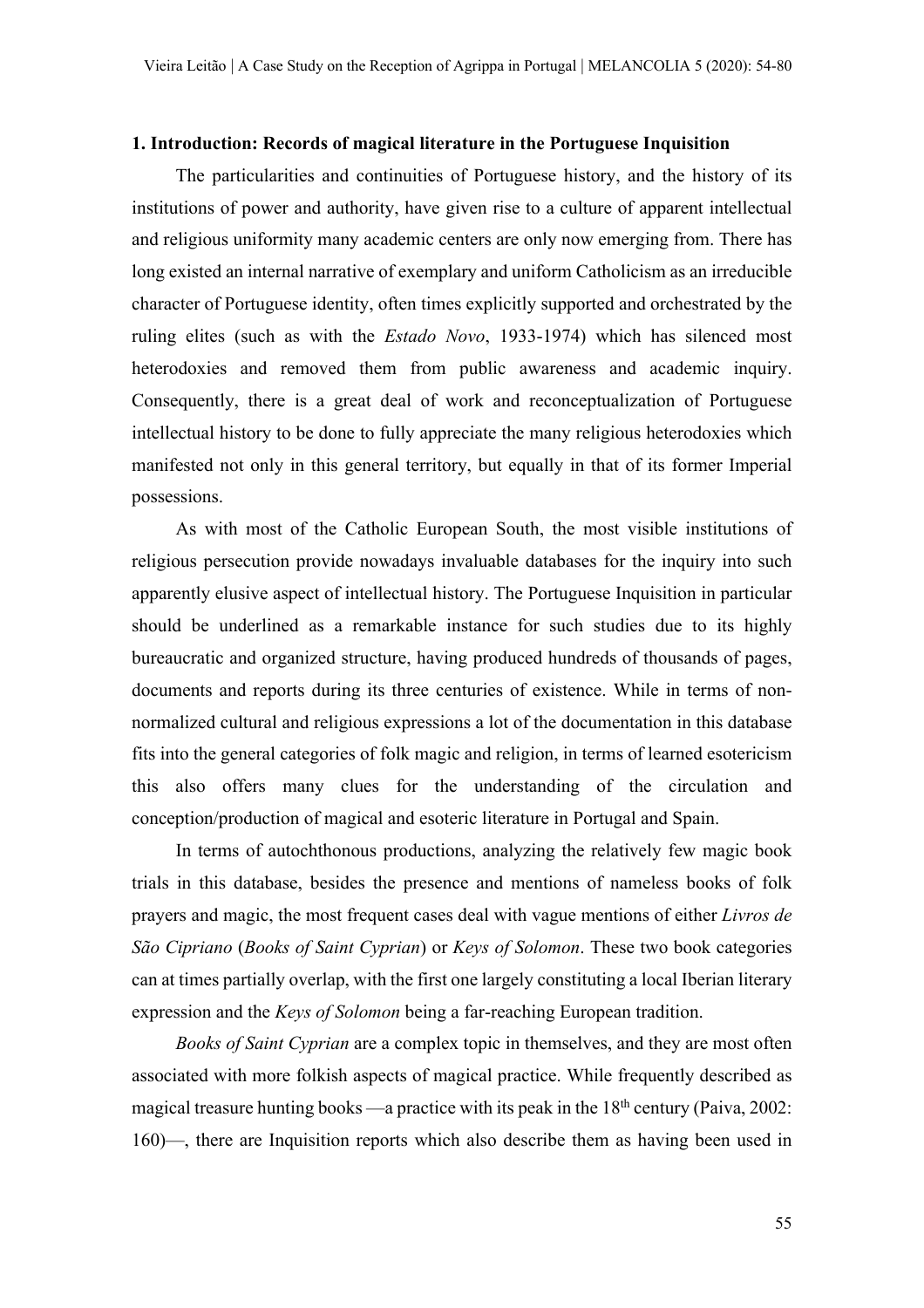general magical healing.1 On the other hand, the cases of the *Keys of Solomon* are quite distinct, and often associated with more recognizable European patterns of ritual magic.

As mentioned by Robert Mathiesen (2007: 1), *Keys of Solomon* are a manuscript tradition within itself, with several known material and content arrangements. While this author has performed extensive research and was not able to locate any Spanish or Portuguese language versions of this title, such manuscripts are known to have circulated here, with examples given by Maria Tausiet (2014: 36, 54-55), as well as Marcos Veiga (2011: 125-129). Besides these instances, hailing from Spain, and possibly referring to French manuscripts, Francisco Bethencourt equally notes mentions of the use of *Keys* in several Inquisition trials from the  $16<sup>th</sup>$  century (Bethencourt, 2004: 169) and further research has revealed additional trials from the  $17<sup>th</sup>$  and  $18<sup>th</sup>$ . Interestingly, most of them seem to either refer to Spanish individuals caught by the Portuguese Inquisition nets, or Portuguese individuals with personal or professional ties to Spain, possibly suggesting a non-Portuguese origin to all these manuscripts.<sup>2</sup>

Besides these apparent local productions, a very relevant aspect to also be explored is that of the circulation of externally produced books.

External book control constituted one of the greatest preoccupations of the local Inquisition, even though this did not concern itself too highly with the persecution of magic or esoteric literature. While magic books were very much prohibited by law and the Tridentine Council (Bethencourt, 2004: 264-265), the ultimate purpose of Inquisitorial book persecution was the control of Lutheran ideas. Thus, inquisition book control took the form of general visitations to bookstores, printers and libraries, as well as to all newly ported ships (Bethencourt, 1994: 177-178). This last mechanism was specifically designed to target foreign visitors to Portugal, who would be under constant suspicion of carrying Protestant ideas. In this same vein, book control equally implied that all foreigners needed to be accounted for at all times, and local landlords had to denounce any foreign guests who might have been carrying unaccounted books (Bethencourt, 1994: 178).

<sup>&</sup>lt;sup>1</sup> See Processo de Pedro Afonso, from 1621-11-29 to 1621-12-07, Tribunal do Santo Ofício, Inquisição de Coimbra, Arquivo Nacional da Torre do Tombo (ANTT), nr. 5634.

<sup>2</sup> See Processo de Alonso Carrilho de Albernoz, from 1616-08-11 to 1617-10-13, Tribunal do Santo Ofício, Inquisição de Lisboa, ANTT, nr. 4203; Processo de Alonso Carrilho de Albernoz, from 1617-11-06 to 1620-05-20, Tribunal do Santo Ofício, Inquisição de Lisboa, ANTT, nr. 4203-1.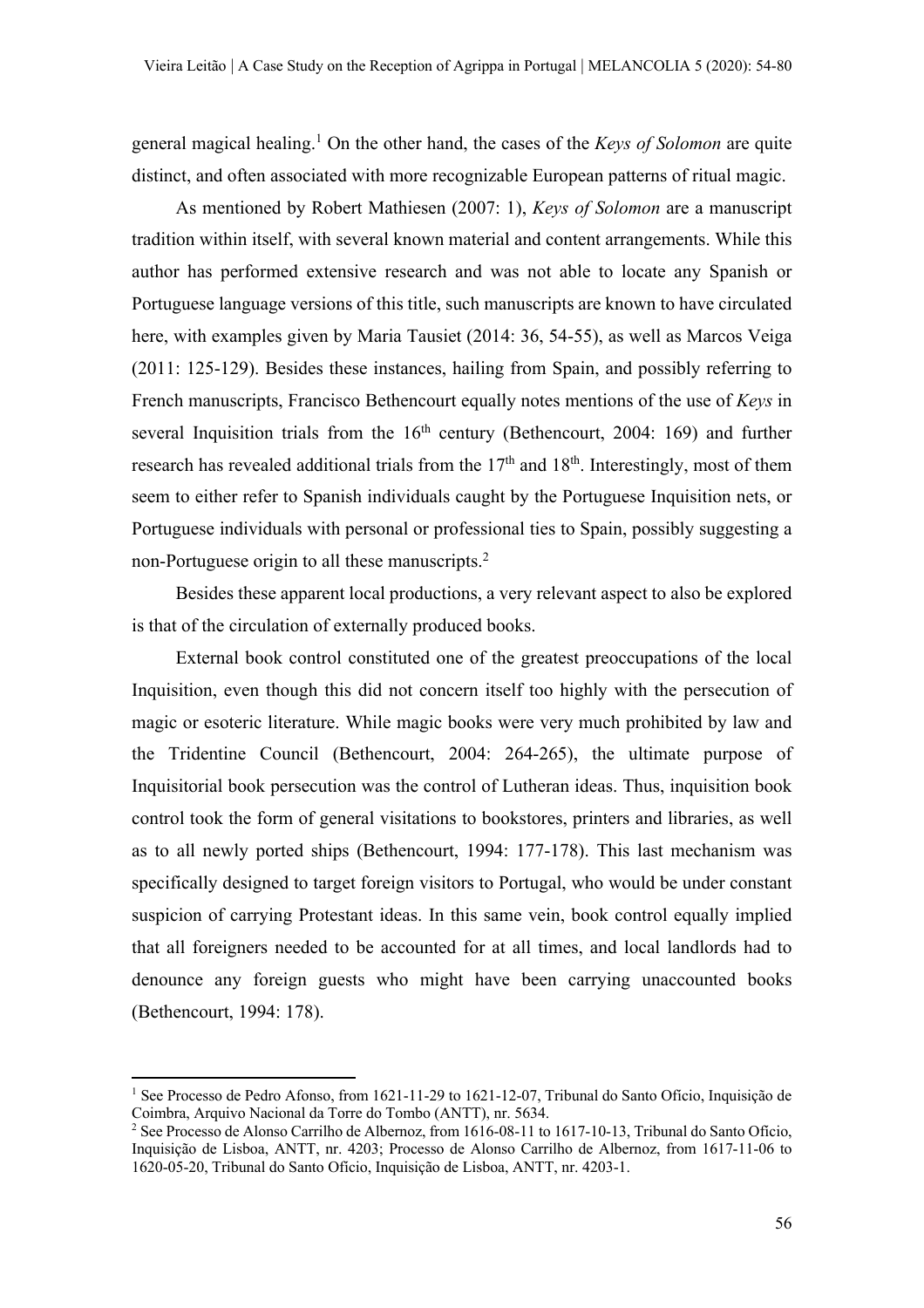Still, no mechanism of control was ever perfect, and various cases of non-local prohibited books could always be found. Following the Inquisitorial preoccupations, most often they were Protestant or general humanistic books, amply covered by the *Tridentine Index*, but also relevant among them were the instances of books by the German humanist Heinrich Cornelius Agrippa.

A perfect example of such a case was the 1578 trial of D. Agostinho, an Augustinian friar from Naples living in Portugal who was found with a book by Agrippa. While this trial did not go into particular detail about the volume, its content or how it came into D. Agostinho's possession, its existence did weight heavily over Agostinho as irredeemably incriminating evidence. Still, this trial does emphasize the common discreditation of magical crimes in the face of other more serious accusations. While the Inquisitors in charge were quite interested in a baptism ritual of a mirror meant for divination purposes performed by this defendant, $3$  their concern rested rather in this act constituting, first and foremost, a crime of sacrilege, and not so much a forbidden magical act.

While not focusing on any form of magical literature at all, this trial still highlights the foreign networks often times behind the circulation of magical literature in Portugal, as well as a clear blind spot in the Inquisition book censorship networks when it came to controlling other clergy members.

One other much later case also highlights yet another weak spot in Inquisition book control: that of the trial of Vicente Nogueira, the Portuguese representative with the Roman Curia during the reign of King John IV. This trial, from 1631, while not dealing explicitly with the possessions of prohibited literature, but rather with sodomy, does include a catalogue of Vicente Nogueira's vast library, which was found to contain books by Hermes Trismegistus, Albertus Magnus, Raymond Lull, Paracelsus, Giordano Bruno, Agrippa and many others (Paiva, 2001: 169) This likely represented one of the most remarkable esoteric libraries in modern Portugal on record, and it also highlights the apparent ease with which noblemen or state officials could acquire such forbidden literature.

But what is likely the most remarkable case of all is that of Cristóvão Francisco, a New Christian small businessman charged with the possession of Agrippa's *De Occulta* 

<sup>3</sup> Processo de D. Agostinho, from 1587-05-01 to 1588-02-18, Tribunal do Santo Ofício, Inquisição de Lisboa, ANTT, nr. 13184, fol. 60r.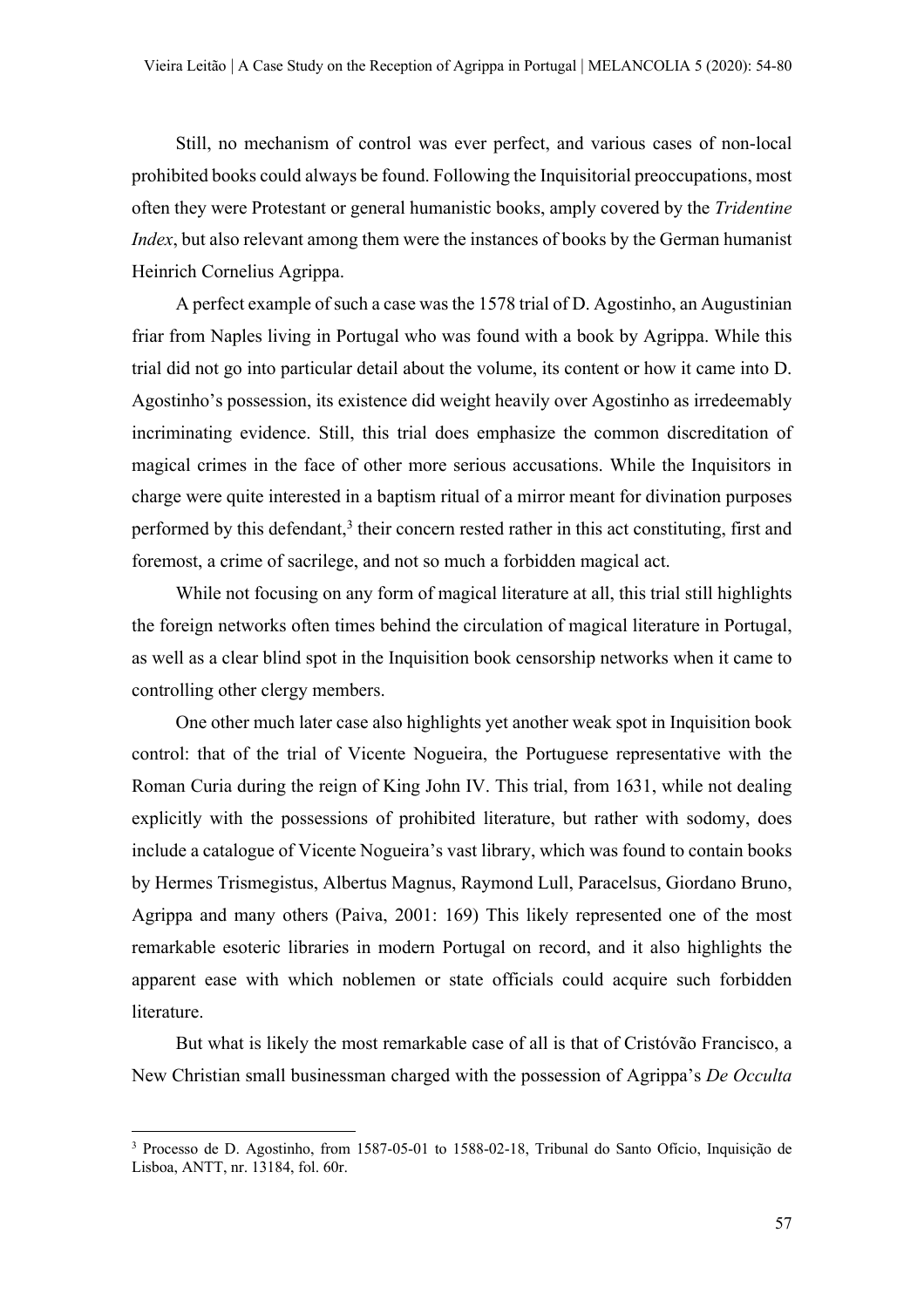*Philosophia libri tres* in 1581. This case, while unremarkable from a judicial perspective, is quite notable for our contemporary preoccupations due to its particular composition. Among its general interrogation and questioning, this trail record illustrates, in exemplary terms, the avenues and channels by which illicit books could enter and circulate in Portugal, as also those who would procure this type of literature and their underlying ambitions.

Finally, what makes this document quite unique is the addition of a review of the confiscated book by the very relevant Inquisition book examiner and censor Bartolomeu Ferreira. This offers one of the best available insights into the overall reception of Agrippa in Portugal in the early modern period, allowing for a contextualized understanding of the overall view of not only this author but the topic of magic and its associated literature by the early modern Portuguese (official) intellectual landscape.

#### **2. Heinrich Cornelius Agrippa and** *De Occulta Philosophia*

Looking at this trial overall, and the reading and interpretation given to Agrippa's *De Occulta Philosophia* by the master censor Bartolomeu Ferreira, the context and censorship mechanisms targeting Agrippa in Portugal cannot be separated from the life of Agrippa himself.

Agrippa was born in Cologne in 1486, having led a life of constant travel and religious inquiry. Having acquired an interest in magic at least as early as 1509, when he met Johannes Trithemius, Abbot of Sponheim (Lehrich, 2003: 25), throughout his academic carrier he would become familiar with authors such as Johnannes Reuchlin and works such as the *Pimander* (Lehrich, 2003: 26), a text included in the *Corpus Hermeticum* and translated by Marsilio Ficino and Lodovico Lazzarelli (Hanegraaff, 2018: 1).

Accompanying all such travels and interests, Agrippa was also frequently hounded by censorship and persecution over his opinions, positions and writings. Such was the case of Jean Catilinet, a high-ranking Franciscan from Burgundy, who accused Agrippa of being a "judaizing heretic" while he was teaching at the University of Dôle (Lehrich, 2003: 26). Equally, he would become the target of disfavor over his book *De Vanitate*, condemned by the Faculty of Theology of Louvain and the Sorbonne Faculty in 1531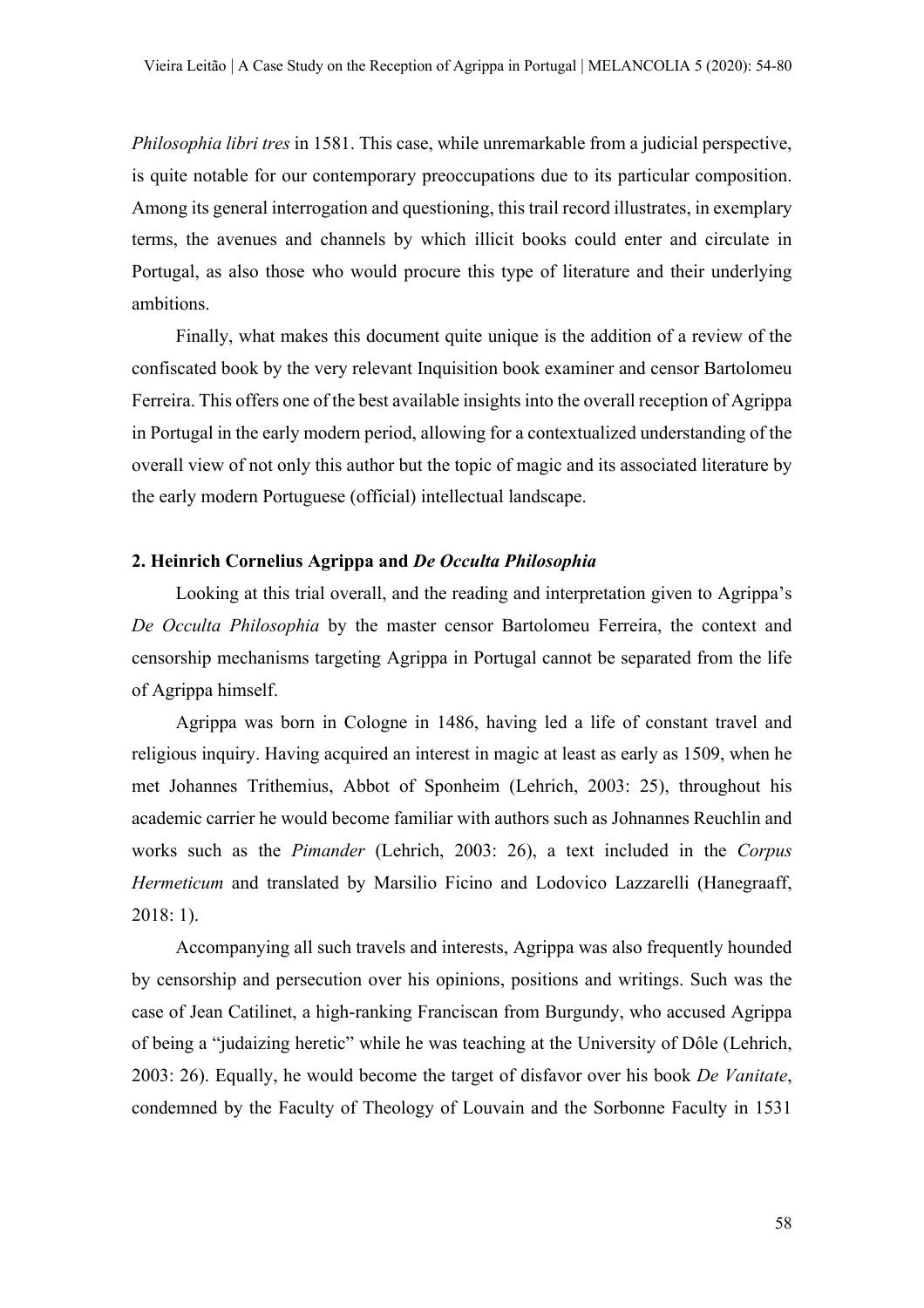(Valente, 2006: 6), as was also the case of his *magnum opus*, *De Occulta Philosophia*, which led to condemnation from the Cologne Dominican Inquisition (Lehrich, 2003: 29).

*De Occulta Philosophia libri tres*, or *The Three Books of Occult Philosophy*, counted three particular publishing moments, in 1510, 1531 and 1533, the first of which being a direct result of Agrippa's meeting with Trithemius. As a whole, the purpose of this book is to rehabilitate and reconceptualize magic as a divine art. For Agrippa, while Christianity was the culmination of all ancient wisdom, it was still lacking the knowledge contained in works such as the *Corpus Hermeticum*, or in Jewish Kabbalah, for its full realization (Hanegraaff, 2015: 97). Agrippa's magic was then reconceptualized beyond strict orthodox Christian theological concepts by the use of non and pre-Christian sources, and it was revealed in *De Occulta Philosophia* as if a kind of bread trail to be followed on a path of ascension towards the Divine.

While certainly unorthodox and an assumed admirer of Luther, Agrippa never abandoned the Catholic Church, even if he was an anti-scholastic and a critic of both sides of the Reformation (Valente, 2006: 6). From his own perspective, nothing in his magic was anti-Christian or anti-Catholic in essence; it was rather a deeper understanding of divine reality using a broader literary base. Yet, it is the figure of Agrippa as a black magician which is most often presented in literature, even during his own lifetime. This is no doubt related to the religious controversies he fought throughout his entire life, but also due to the 1559 publication of a magical text of a much more explicit *goetic* character entitled *The Fourth Book of Occult Philosophy* (Davies, 2009: 50) claiming to be the final part of Agrippa's *magnum opus* (Valente, 2006: 8).

This other book has for most of its existence been considered to be only spuriously attributed to Agrippa, a position always fiercely defended by Johann Weyer (Davies, 2009: 69), Agrippa's student between 1530 and 1534/35 (Hanegraaff, 2012: 83). This process of attribution was further aided in the years following the publication of this *Forth Book* by its frequent inclusion in editions of Agrippa's *Opera*, a collection of works attributed to Agrippa bound together and frequently published in various arrangements (Davies, 2009: 50). This continuous association of the name of Agrippa with more "mundane" forms of magic, by the  $18<sup>th</sup>$  century, would reveal itself in a new trend of books in France, referred to as the *Agrippa Noir*, used in the conjuration of spirits and in treasure hunting (Davies, 2009: 113). Equally on the Spanish side of the border, one can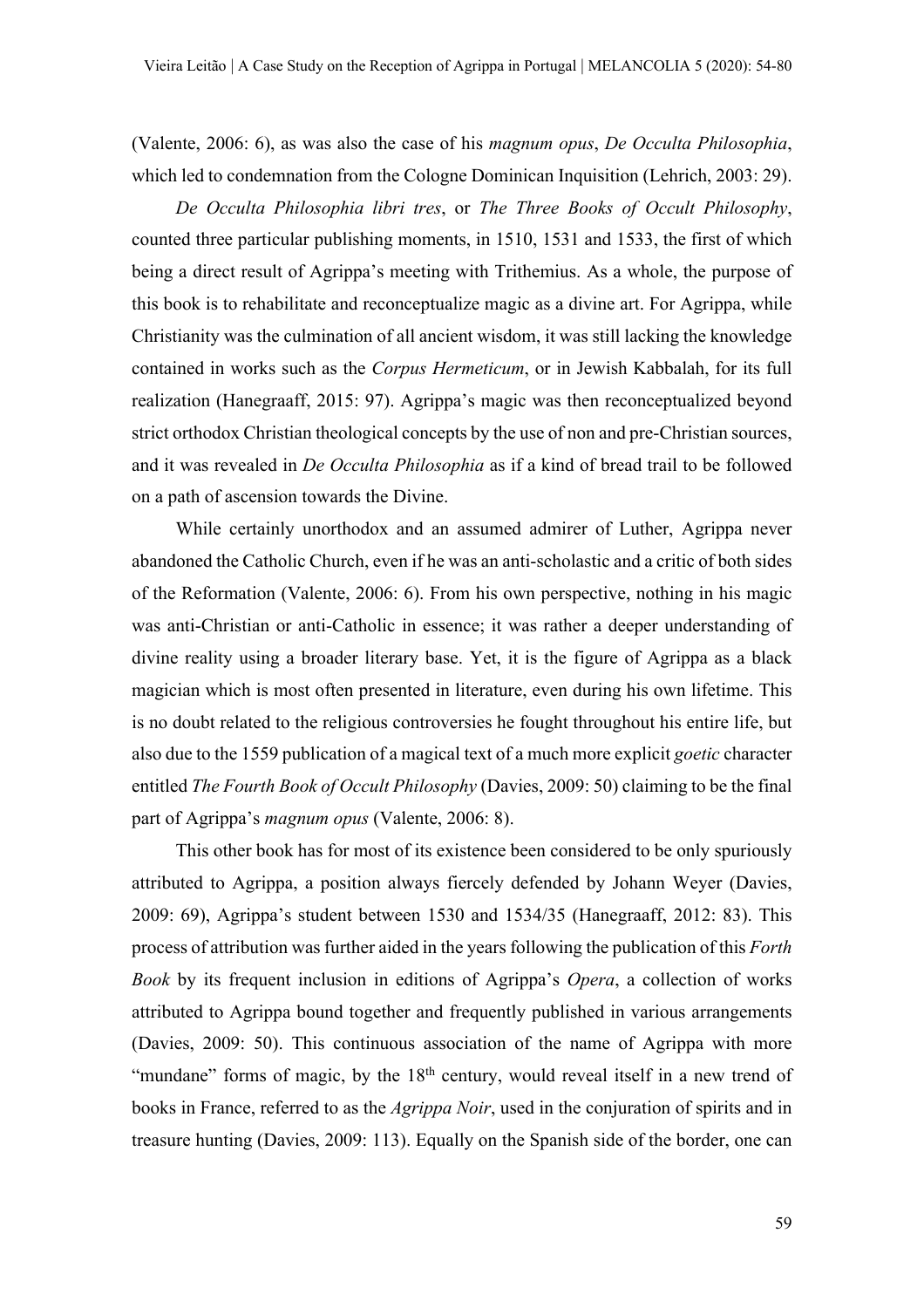find mentions of the book *Agrippa Negra* around this same time period, once again described as a treasure hunting book (Davies, 2009: 114), now occupying the same place and function as the local *Books of Saint Cyprian*.

#### **3. The Trial of Cristóvão Francisco**

This construction of Agrippa as a heretic, frequently found in disputes with theologians, a swindler and a black magician, to whom numerous books can be attributed, is what shall largely inform his  $16<sup>th</sup>$  century reception in Portugal. Beyond any concrete understanding of Agrippa's extremely nuanced theological positions and religious concepts, his fame is what shall always precede him.

Returning to the trial of Cristóvão Francisco, this is the result of an intersection of various circumstances which gave it a remarkable uniqueness. Cristóvão Francisco was, as is often the case, mostly an unforeseen victim of historical and social circumstances. Nothing about this man was in itself noteworthy for an understanding of the transmission of esoteric ideas in early modern Portugal, only the circumstances he found himself in.

As already mentioned, Cristóvão Francisco was an unmarried New Christian businessman (*tratante* in the original), twenty-four years old at the time of his arrest and born and raised in Lisbon. He seemed to have come from a relatively well-placed family, with his father, named Caetano, having been a trouser salesman (*calceteiro*) in the past but at the time of his arrest also a businessman. He received a certain degree of education at the Colégio de Santo Antão, a historical Lisbon Jesuit college founded in 1553, by which he could read Latin to a degree. He had a younger brother called Agostinho who worked as a physician in Lisbon, and three older sisters, still living with their father. Other than this, he had a few aunts and uncles, one of which was a silversmith in this same city.

Overall, the general activities of his immediate family, as self-employed dealers, craftsmen and physicians, places him within the general New Christian social sphere. Yet, although giving rise to a certain degree of suspicion by his interrogators, his New Christian status is never really used to build up a more serious case against him, and the dreaded accusation of judaizing is never brought up.

Turning to the other side of the trench, it is in the analysis of all the other interveners in this case where a much greater interest lays. These were the Inquisitor Diogo de Sousa, the already mentioned book censor and reviewer Bartolomeu Ferreira, and a large cast of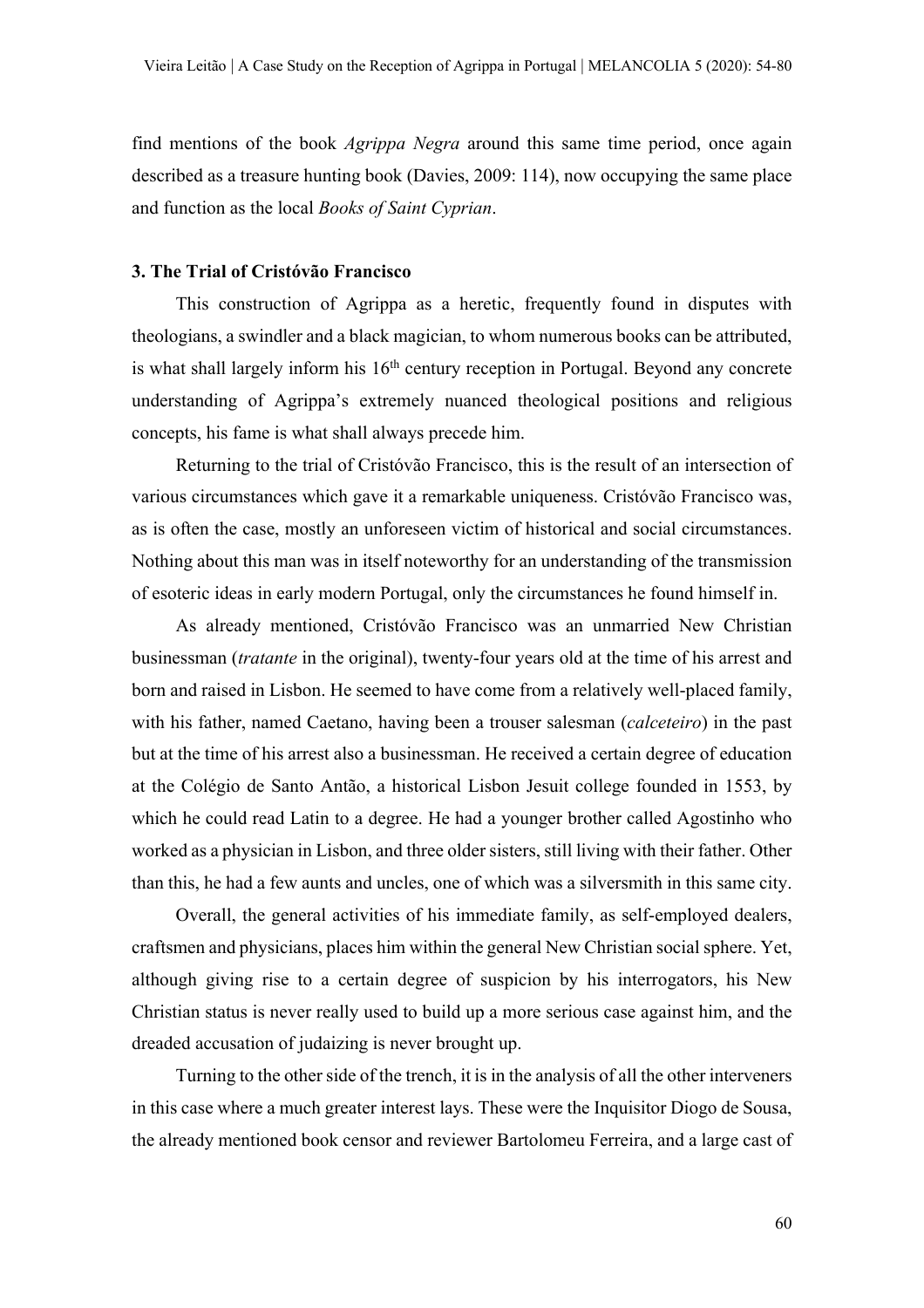Castilian soldiers stationed in Lisbon, with Cristóvão's accuser, João Miguel del'Ara, amongst them.

#### **3.1. Inquisitors and Accusers**

While mostly inconsequential to the trial and accusation process, Diogo de Sousa should be noted as a fairly relevant figure of the late 16<sup>th</sup> century Inquisition and Portuguese Catholic hierarchy. He was a Doctor of Canon Law from Coimbra, sworn into the local Inquisition on the  $2<sup>nd</sup>$  of April of 1571, becoming an Inquisitor in Lisbon on the 30th of December of 1578 (Telles da Sylva, 1723: 476), when he would have presided over the current trial. His subsequent career seems to have been quite successful, as between 1589 and 1597 he can be found as a deputy of the General Council of the Inquisition (Paiva, 2011: 64), and from 1597 to 1610 he was appointed as the Bishop of Miranda, eventually being transferred to Évora, where he would act as Archbishop for nine months (Paiva, 2006a: 580).

Contrarily to Diogo de Sousa, Bartolomeu Ferreira, the Dominican book censor and reviewer who examined the *Three Books of Occult Philosophy* in the possession of Cristóvão Francisco, is one of the most influential figures of the Portuguese letters in the 16<sup>th</sup> century. Although many details about his life are unknown, he is reported as having been a Theology master (Machado, 1741: 460), and his name seems to first feature as a book reviewer on the *Libro primeiro del espejo el principe Christiano*, by Francisco de Monçon, in 1571 (Rêgo, 1982: 71). His work with the Inquisition lasted at least until 1605, counting about 160 books reviews under his name (Tocco, 2010: 590), the most remarkable of which being without a doubt Luís de Camões' *The Lusiadas*, originally reviewed in 1572 (Anastácio, 2012: 28) and once again in 1584 (Anastácio, 2012: 32).

During his tenure as a book censor and reviewer, Bartolomeu Ferreira's position in the Inquisition can be seen to be continuously solidified, eventually becoming instrumental in all book examination and legislation. This is most apparent by his participation in the composition of the 1581 Portuguese *Index* of forbidden books. In this quality, he was responsible for the composition of the particular Portuguese section of this list which was to be added to the general *Tridentine Index* for local implementation (Nemésio, 2011), as well as for the specific rules of censorship to be employed in the Portuguese Kingdom (Sá, 1983: 608-647). Further on, in 1591, Ferreira was also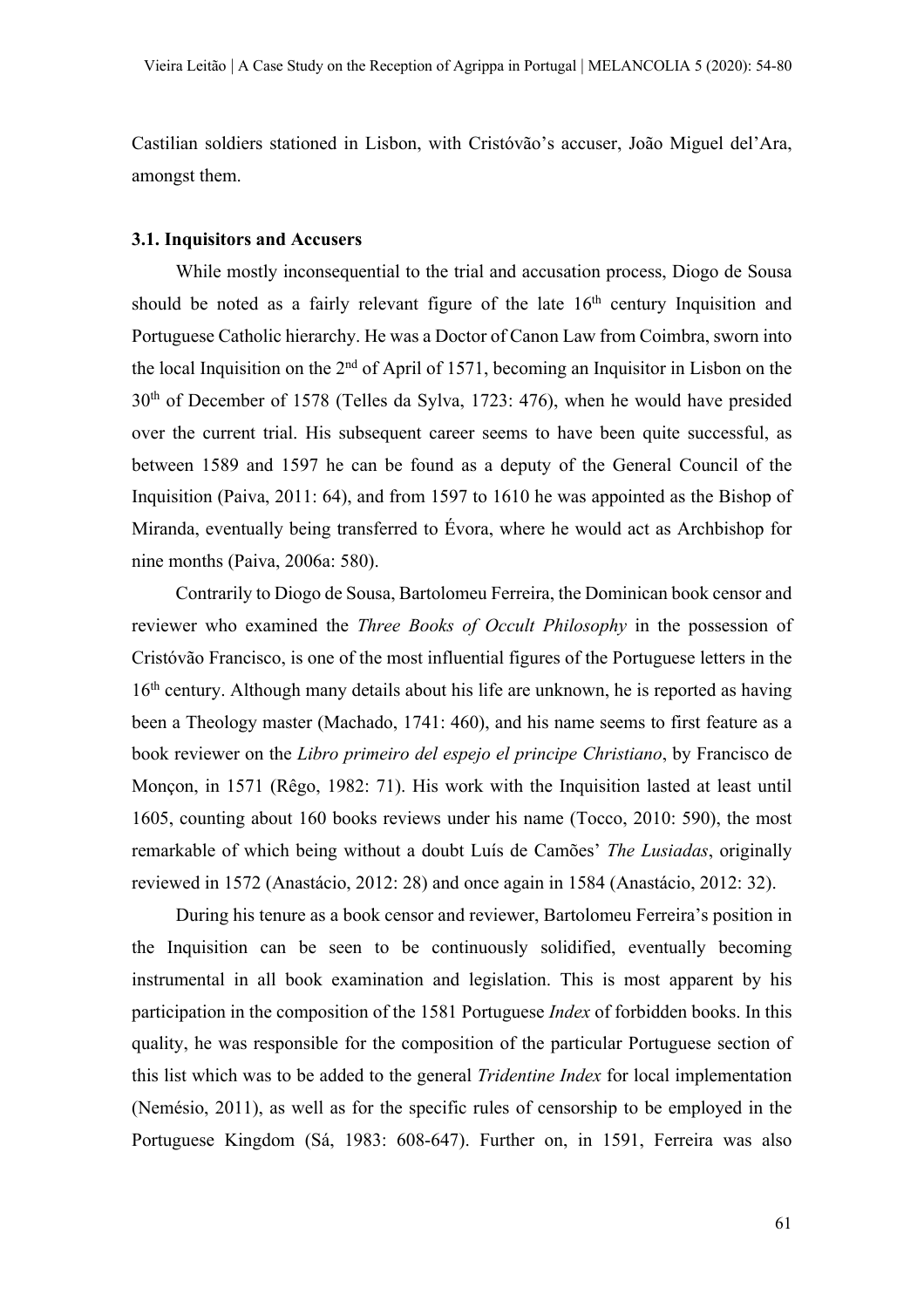appointed responsible for all visitations to Lisbon bookstores and markets (Bethencourt, 1994: 171), becoming a deputy of General Council of the Inquisition in 1598, on which diligence Diogo de Sousa was one of the witnesses (Paiva, 2011: 159).

Finally, the presence of a contingent of Castilian soldiers in Lisbon acting as accusers and witnesses should be understood as the result of a very particular moment in history. As this trial occurs in Lisbon in 1581, it comes in the immediate aftermath of the conquest of Portugal by the forces of Philip II under the command of the Duke of Alba, giving rise to the period of dynastic union between Portugal and Spain (1580-1640). Thus, in the second half of 1580, a substantial army under the command of the Spanish crown was to sweep Portugal in a quick and decisive wave of conquest which culminated with the fall of Lisbon on the  $25<sup>th</sup>$  of August of 1580 (Valladares, 2010: 112).

While the conquest itself was uneventful, after further mobilizations between September and October of the same year, about three thousand Castilian soldiers were left garrisoned outside the Lisbon walls (Valladares, 2010: 112), eager to sell the loot acquired during the campaign. It is this precise circumstance which triggered the very existence of this trial by bringing to light the existence of several prohibited books in private libraries in or around Lisbon, now in the hands of Castilian soldiers wanting to make a profit.

#### **3. 2. A Narrative of Events**

Analyzing the several testimonies and Cristóvão's questionings, while some initial discrepancies are detectable, within a very short time Cristóvão Francisco seems to come in line with the overall narrative of events given by the trial's witnesses. There is of course a certain degree of uncertainty when dealing with such a situation, as one can never be sure if indeed the defendant in question genuinely began admitting to the truth of the events, or if he was simply catering to the descriptions given by the witnesses in an effort to prevent further dangers to himself.

As a New Christian, Cristóvão Francisco's position before an Inquisitional tribunal needs to be understood as highly fragile, and he was very likely to be aware of this. From its inception, the Portuguese Inquisition was overwhelmingly preoccupied with the crime of judaizing, focusing its persecution on the significant Portuguese New Christian population created by the forced conversion of the Portuguese Jews in 1497 (Marcocci &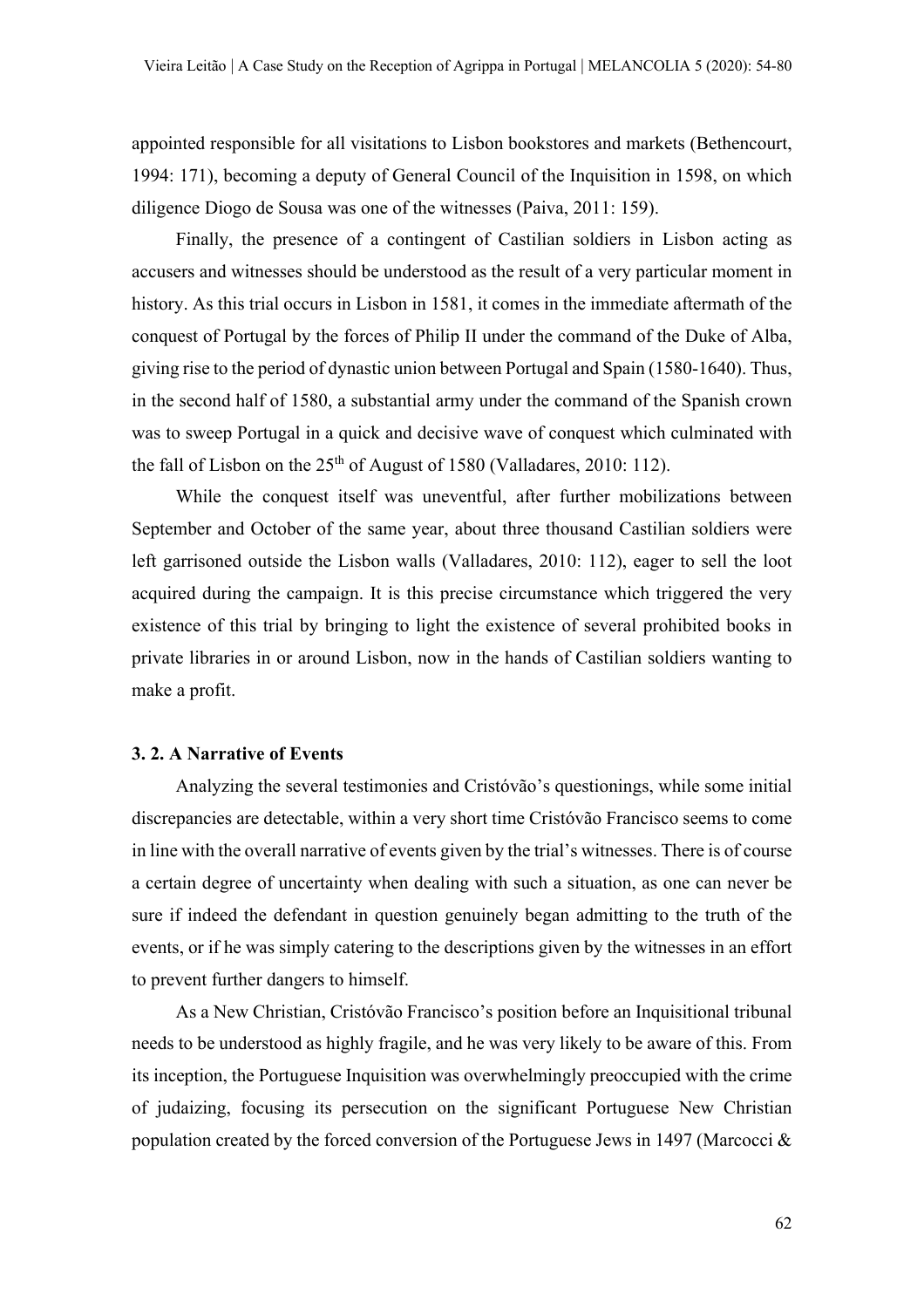Paiva, 2016: 49-50). Thus, preoccupations with crimes such as magic or witchcraft were very low on the scale of the Portuguese Inquisition, giving rise to what José Pedro Paiva has called "a country with no witch hunt" (see Paiva, 2002). What this meant for Cristóvão Francisco was that there was a very concrete danger of an escalation of accusations should he challenge the inquisitorial examination or his accusers. Most likely it was a much better deal for him to just accept the guilt of a low-profile magical crime, or the possession of a prohibited book, than allow the case to potentially turn into one of judaizing with much worst consequences.

Be it as it may, cross-checking all the witnesses and Cristóvão's ultimate confession does bring about a coherent story, plausible in its entirety and coherent with the historical moment in which it supposedly happened. As it then seems to follow, on the  $19<sup>th</sup>$  of November of 1580 Cristóvão bought a book by Cornelius Agrippa from an unnamed Castilian soldier who was dealing in books acquired during the sake, having given him four *reais* of silver for it. His intention with this book seems to have been twofold: firstly, he was "a natural friend of reading"4 and the topic was of his personal curiosity and, secondly, as a business man, it seemed like a "gallant" book on which he could make a profit. Such, in fact, seems to be the most often quoted reason for the possession of magic books in Portugal; the general population's interest in these was not associated with their actual content, but rather with the perception of such books as rare and valuable objects. Coming in line with this preoccupation, Cristóvão's description of this book is quite impressive: a quarto in size, bound in red leather with gold finishes, with a piece of black leather in the middle and a golden spine, printed in Latin. From his analysis, Cristóvão recognized this binding as the handiwork of a particular book binder who used to live in Lisbon, a man called Guilherme, and that it was likely taken from the library of the Duke of Aveiro.

This supposition as to the possible origin of this book by Cristóvão is quite interesting. The most noticeable sake of the entire Castilian campaign had been the three day long one to the outskirts of Lisbon (the inner walls were kept relatively untouched during the short siege), which amounted to a radius of about seven leagues around the city and resulting in a profit estimate of two million ducats (Valladares, 2010: 106).

<sup>4</sup> "natural amigo de ler", in Processo de Cristóvão Francisco, from 1581-01-03 to 1582-06-28, Tribunal do Santo Ofício, Inquisição de Lisboa, ANTT, nr. 3700, fol.22r.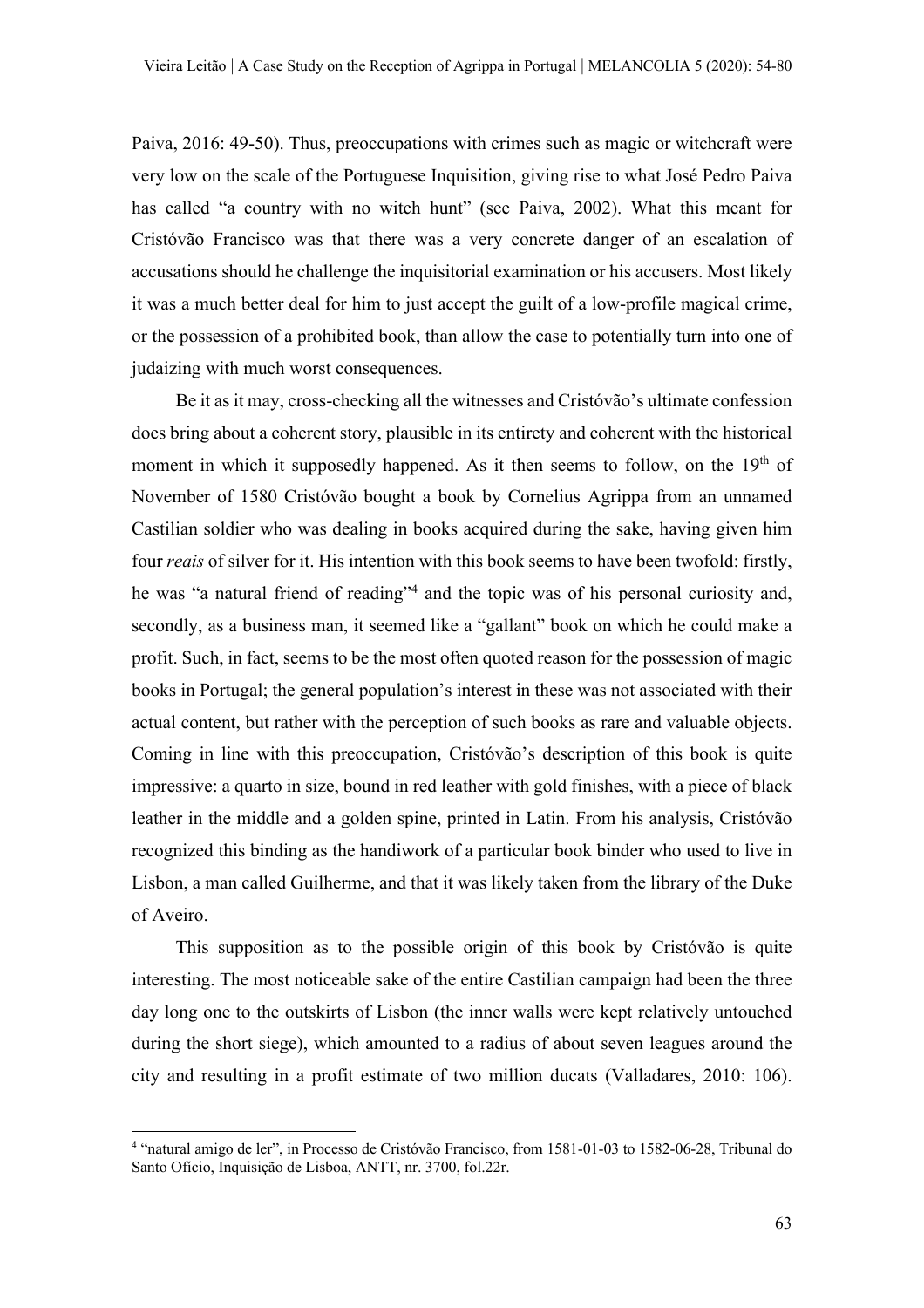However, on the 17<sup>th</sup> of July, the Castilian army had also sacked the outskirt of Setúbal (Valladares, 2010: 89), thirty-two kilometers southwest of Lisbon. Although this constituted a completely unsanctioned sake by the Castilian commanders, and supposedly the entirety of the loot was returned, the palace of the Dukes of Aveiro was indeed located here; more precisely in the parish of São Lourenço —currently Azeitão (Azevedo, 1969: 111)—, to the west of the Setúbal center. Logically, this is merely a supposition by Cristóvão, and the book could have had a different origin, as Cascais, to the west of Lisbon and where the Castilian troops landed after crossing the Tagus River, was also sacked on the 1<sup>st</sup> of August (Valladares, 2010: 94) and the sake of the Lisbon outskirts logically targeted many wealthy houses, convents and monasteries (Valladares, 2010: 119) which could easily afford to own such a book. Besides this supposition by Cristóvão, one further clue into this particular volume is given by Bartolomeu Ferreira, as in his analysis he rather casually offers the observation that this particular edition of the *Three Books* was bound together with the spurious *Fourth Book*, placing its production at least as late as the 1560s.

Independently of its origin, after acquiring the book, Cristóvão kept it for a few days (he mentions about two weeks, but this does not add up with the rest of the dates presented by the witnesses), having read about eighteen chapters from it. After this time, being in the bookstore of Joam d'Espanha in the street known as "Rua Nova", he meet a Castilian *Alferes* (second lieutenant) by the name of João del'Ara, there to sell ten or twelve books and some pieces of French porcelain, the result of his part of the sake. The "Rua Nova" mentioned by Cristóvão was most likely to be the "Rua Nova dos Mercadores" (New Merchant Street), a heavily commercial Lisbon street running parallel to the Tagus River and destroyed in the 1755 earthquake, roughly located in what is today the Rua do Comércio. Although somewhat chronologically removed from the events being analyzed, in the mid-16<sup>th</sup> century, this street was also known for its relevant foreign book dealers, counting eleven bookstores and print houses in 1552, mostly specializing in science and mathematics (Gschwend, 2015a: 114). Although no Joam d'Espanha has so far been found among the records of the "Rua Nova" book dealers (Gschwend, 2015b: 247- 251), his name (translatable as "John of Spain") clearly points to a foreign origin, very likely placing him in this specific location.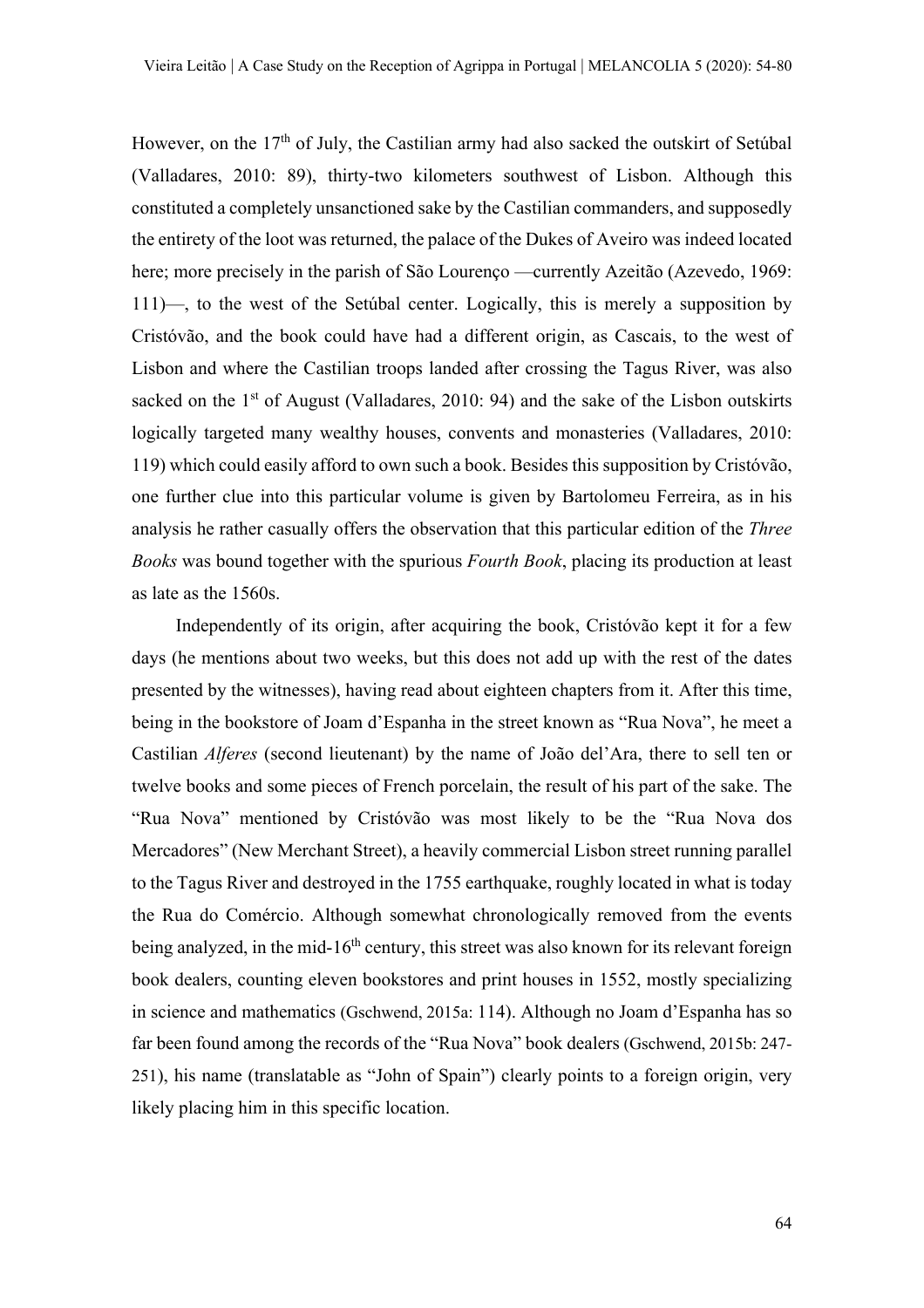In casual conversation, due to being "curious of books",<sup>5</sup> Cristóvão bought two books from João del'Ara, and on that occasion he mentioned to the *Alferes* that he also possessed many curious books he could sell. Interested in the proposition, João asked if he had either the *Key of Solomon* or the Cornelius Agrippa, to which Cristóvão responded affirmatively to the second. According to João, his interest in these books was due to a doctor in the Castilian company by the name of Pereira, who was putting together a library and had given the *Alferes* a list of curious books for him to procure on his behalf.

With a possible deal in sight, Cristóvão arranged to meet João at his house, where he would show him the book. The date when this happened is unclear, but indeed, according to Miguel Anriques, servant of João del'Ara, Cristóvão met with him there with the book, which he intended to sell for five hundred *cruzados*. On this occasion, João claimed they further discussed magical procedures on how to win at gambling and not be injured by weapons, something which Cristóvão later denied. From here both men went to search for Doctor Pereira in the house of Alonso de Inhesto, supply keeper in the army of Philip II, in São Paulo, a parish outside of the city walls to the west and close to the harbor. There they encountered Christovão de Esconêdo, a soldier from Murcia. João showed him the book, which Christovão found to be a "very handsome book", <sup>6</sup> and upon being inquired about the whereabouts of the Doctor, the Murciano told them both that no such a man lived there.

Becoming impatient, Cristóvão tried to sell the book directly to João, as he could settle this issue later with the Doctor. João however refused, not having enough money to cover that expense, and the two agreed to make a kind of written contract: Cristóvão would borrow the book to João temporarily, and he would be responsible to sell it to Doctor Pereira, being obliged to pay him one hundred *cruzados* should he somehow lose it. João agreed to this and signed this document on the  $25<sup>th</sup>$  of November, supplying Cristóvão with the false name of Alvaro del'Ara.

João took the book with him, and a few days later, around the  $10<sup>th</sup>$  of December, he discussed the situation with his fellow *Alferes* Ruy Dias Alcocer, a knight from the city of Toledo. Hearing this story, Ruy became very curious as to the content of a book of such high price, and decided to show it to Dom João Maldorado, a captain of the Duke of

<sup>5</sup> "curioso de livros", in Processo de Cristóvão Francisco, fol.20r.

<sup>6</sup> "hum livro muj lindo", in Processo de Cristóvão Francisco, fol.16r-16v.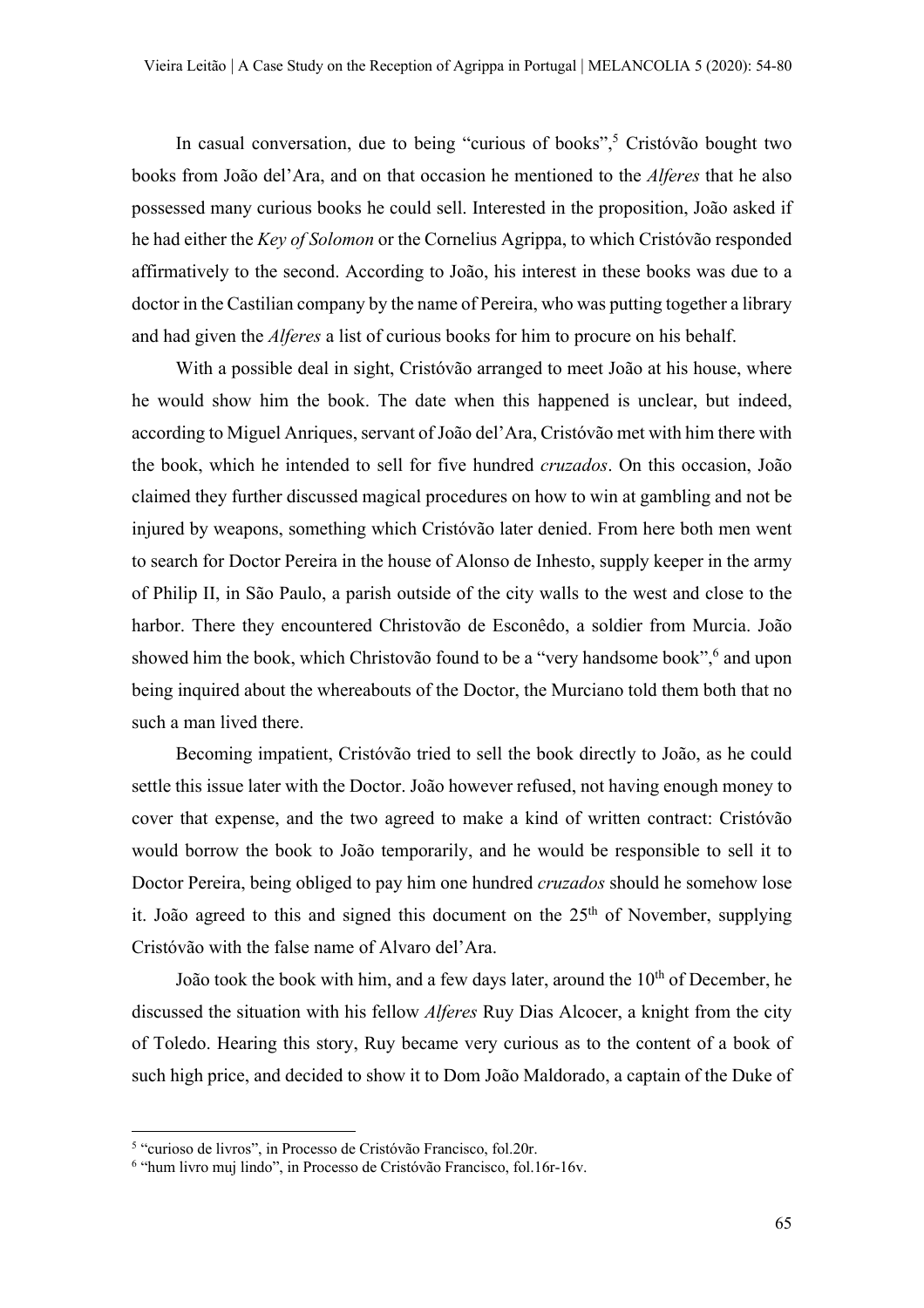Alba who could read Latin. By this time Christovão de Esconêdo had ran across Cristóvão Francisco a second time, relating that by now the Portuguese man was very upset and impatient over the delay in the deal, wanting his book back.

Back at the garrison, upon analyzing the book, Captain Maldorado immediately gave it back, advising João do get rid of it, get it back to its owner and be free from that whole affair, as he recognized it as a prohibited and heretical book. Ruy on the other hand took the book from João, wanting instead to denounce Cristóvão for its possession, immediately filling an arrest order with the garrison.

In a fit self-righteous rage, João and Ruy took to the streets to find Cristóvão, eventually running into him near the church of Loreto, on the Santa Catarina Gate, at the west edge of the inner Lisbon. Upon laying his eyes on them, Cristóvão immediately demanded for his book back, now saying that he would not sell it for six hundred ducats. They seemed to argue for a moment, with Cristóvão denying knowledge of the prohibited status of the book. However, shortly after, the garrison authorities arrived and, upon identifying Cristóvão as the owner of the book in question, arrested him, keeping him in the garrison prison until he was transferred to the Inquisition.

The book being apprehended, somewhere along the way got passed on into the hands of the master censor Bartolomeu Ferreira for analysis. Cristóvão's trial began on the 31<sup>st</sup> of December of that same year, when João and his servant Miguel came to testify against him. Overall the trial was quite quick; Cristóvão was delivered into the custody of Damião Mendez, bailiff of the Inquisition, and transferred to the prisons of the Holy Office on the 2<sup>nd</sup> of January. This very day still saw the testimony of Ruy Alcocer and further sessions happened on the 3<sup>rd</sup>, when Cristóvão was heard for the first time, on the  $4<sup>th</sup>$  and on the 7<sup>th</sup>. Cristóvão's confession came into its final form on the 22<sup>nd</sup> of this same month, although he was further questioned on the  $10<sup>th</sup>$  of May. On the  $15<sup>th</sup>$  of June of 1582, over one year after his last audience, Cristóvão was once again called into session for the correct assessment of his genealogy, a very delicate and dangerous moment for any New Christian, on which he was not found in any further guilt, as he knew "the Our Father, the Hail Mary, the Creed, the commandments of the Law of God, and the articles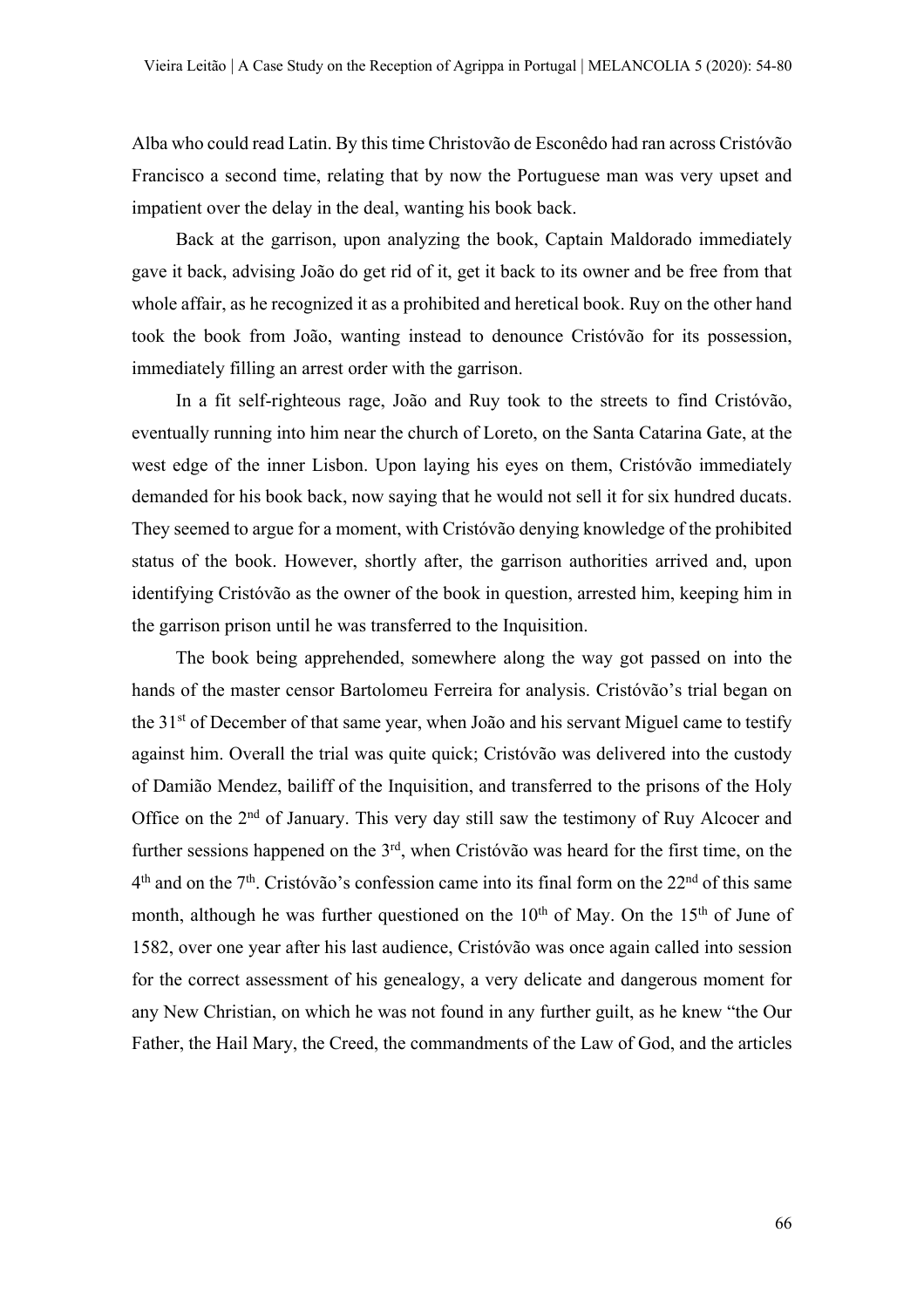of Faith".7 On this occasion he was neither found to be a Protestant nor to be associated with any other Protestants, Muslims or illicit magic users.

There being no reason to escalate his sentence, he was merely charged with the possession of a prohibited book and sentenced to an *auto-da-fé* to occur on the 28th of June, where he, with his head uncovered and holding a candle, abjured *de leve*. His final punishment was overall quite light, being simply that of spiritual penitence and paying the costs of his trial.

# **4. The analysis of Agrippa's** *De Occulta Philosophia libri tres*

Similar to an *auto-da-fé*, a public spectacle and staging of repent and conversion, Bartolomeu Ferreira's reading and analysis of *The Three Book of Occult Philosophy* can be understood to be an almost ritual underlining and reinforcing of the intellectual and religious *status quo*, as it would be for any other Protestant or magic book. Ultimately Ferreira is subjected to the *Tridentine Index*, with which he was profoundly familiar with, and this lists Agrippa as a forbidden author. Consequently, his own personal reading or understanding of the book is completely irrelevant, and his job as master censor is simply to find in its pages the justification of its prohibited status. His reading and analysis is essentially a reification of the *Tridentine Index*, and Ferreira does not effectively read *The Three Books* in themselves; he read what he wanted or was expected to read in order to underline their inherent and intrinsic heretical status. Following of the *Tridentine Index*, both in its content, and, in particular, its history, will then prove to be the ultimate blueprint for the understanding of all of Ferreira's claims in relation to *The Three Books*.

Focusing firstly on the history of Portuguese forbidden book indexes, a mention to Agrippa can already be found in the first of these: a manuscript produced in 1547 (Sá, 1983: 147). Going into detail on this original *Index*, this was a somewhat *impromptu* construction based on loose censorship documentation from the Paris Faculty of Theology, Spanish *Indexes* from 1545, 1547 and possibly 1540, book censorships from the University of Louvain and the Flemish Inquisition (Nemésio, 2011).

Looking back into Agrippa's life, some of these institutions have already been mentioned as those having had direct conflicts with him. Consequently, the use of

<sup>&</sup>lt;sup>7</sup> "opatre noster e ave maria credo (?)(?) e os mandamentos da ley de deus, e os artigos de fee", in Processo de Cristóvão Francisco, fol.25v.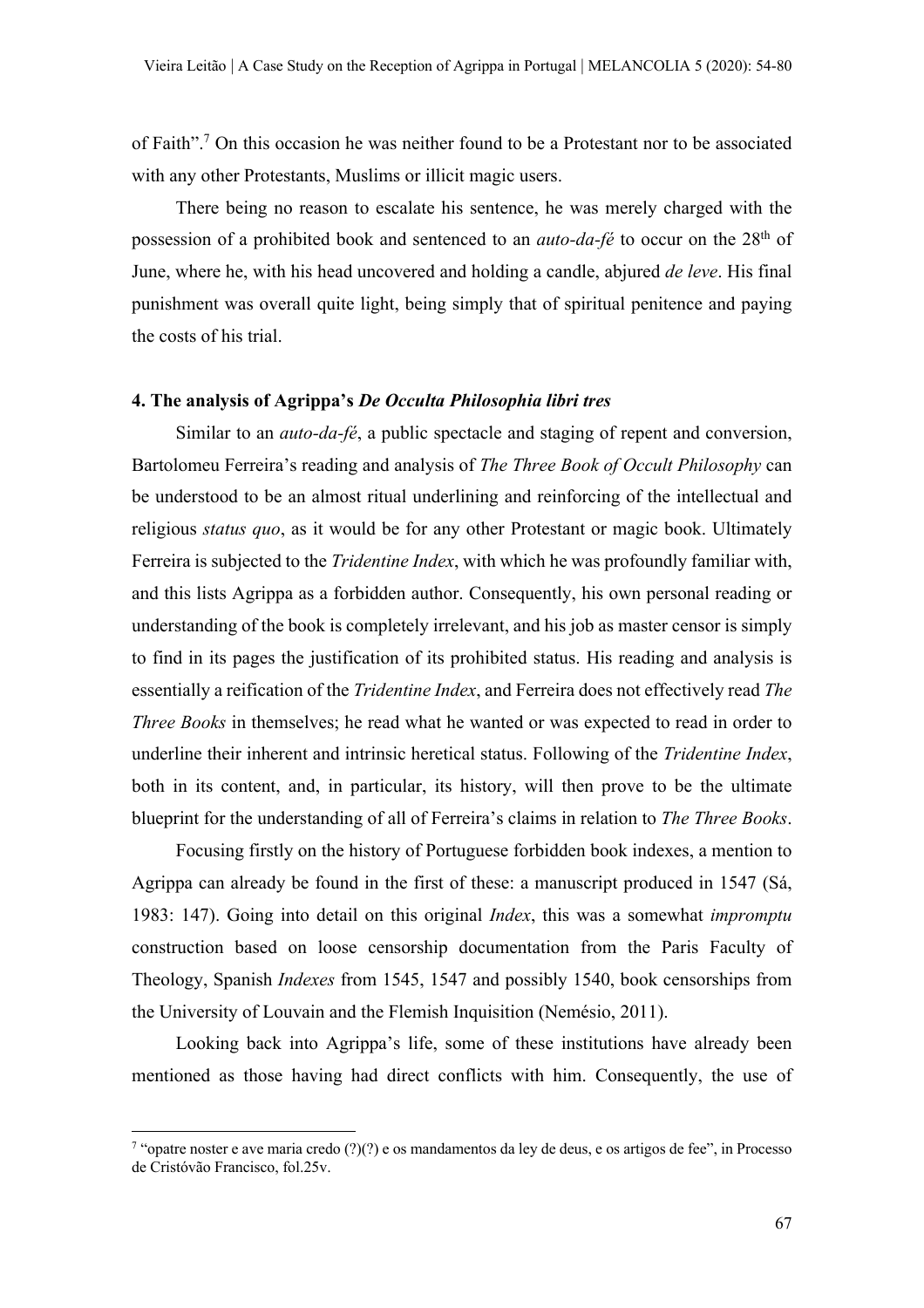documentation from them for the construction of the first Portuguese *Index* makes an excellent case for the origin of the first prohibition of this author in Portugal.

The same prohibition can be seen to be perpetuated in the two subsequent Portuguese indexes from 1551 and 1559, with this last one based on the *Index auctorum et librorum*, promulgated by Pope Paul IV, bringing relevant novelties such as mentioning the *Clavicula Salomonis* (Sá, 1983: 193), Reuchlin (Sá, 1983: 218) and general banishments on books dealing with a variety of divination techniques such as geomancy, chiromancy, hydromancy or pyromancy.

An extremely relevant particularity of the 1559 *Index* is that it was published in Portugal with the signature of Francisco Foreiro, a Portuguese Dominican friar who, in 1561, was called to Rome to head the Council of Trent's commission charged with the revision of the previous *Roman Index* (Paiva, 2006b: 524). Thus, the *Tridentine Index*, used by Ferreira in his analysis of Agrippa, was itself a production heavily influenced by the Portuguese experience in book censorship, which was informed by documentation produced by the very opponents of Agrippa during his own lifetime.

Although appearing after Cristóvão's trial, it should also be noted that the next Portuguese *Index* was the already mentioned 1581 edition, organized by Bartolomeu Ferreira himself (Paiva, 2006b: 524). As this trial was happening mostly in 1580/1581, it is likely that Ferreira's analysis of *The Three Books* was produced during his full immersion into the study and understanding of the *Tridentine Index*, which contained a deep and ingrained anti-Agrippa censorship referential loop. This is the very starting point from which Ferreira will evaluate and analyze not only the *Three Books*, but equally the *Forth Book*.

Ferreira's analysis immediately opens with a clear statement: Agrippa is a "most condemned heretic of the first class"8 author of the book *De Vanitate Scientiarum et Excellentia Verbi Dei*. This reference to *De Vanitates* not only seems like a callback to the book which caused the earliest censorship attention to be cast on Agrippa, but its overall theme of skepticism is further pointed out by Ferreira as an attack on tradition, making it potentially identifiable with Lutheranism. Still in his opening, Ferreira equally lays down the description of Agrippa as "a great magician and Necromancer, and this

 $8$  "heretico (?) judicialíssimo da p<sup>a</sup> classe", in Processo de Cristóvão Francisco, fol.4r.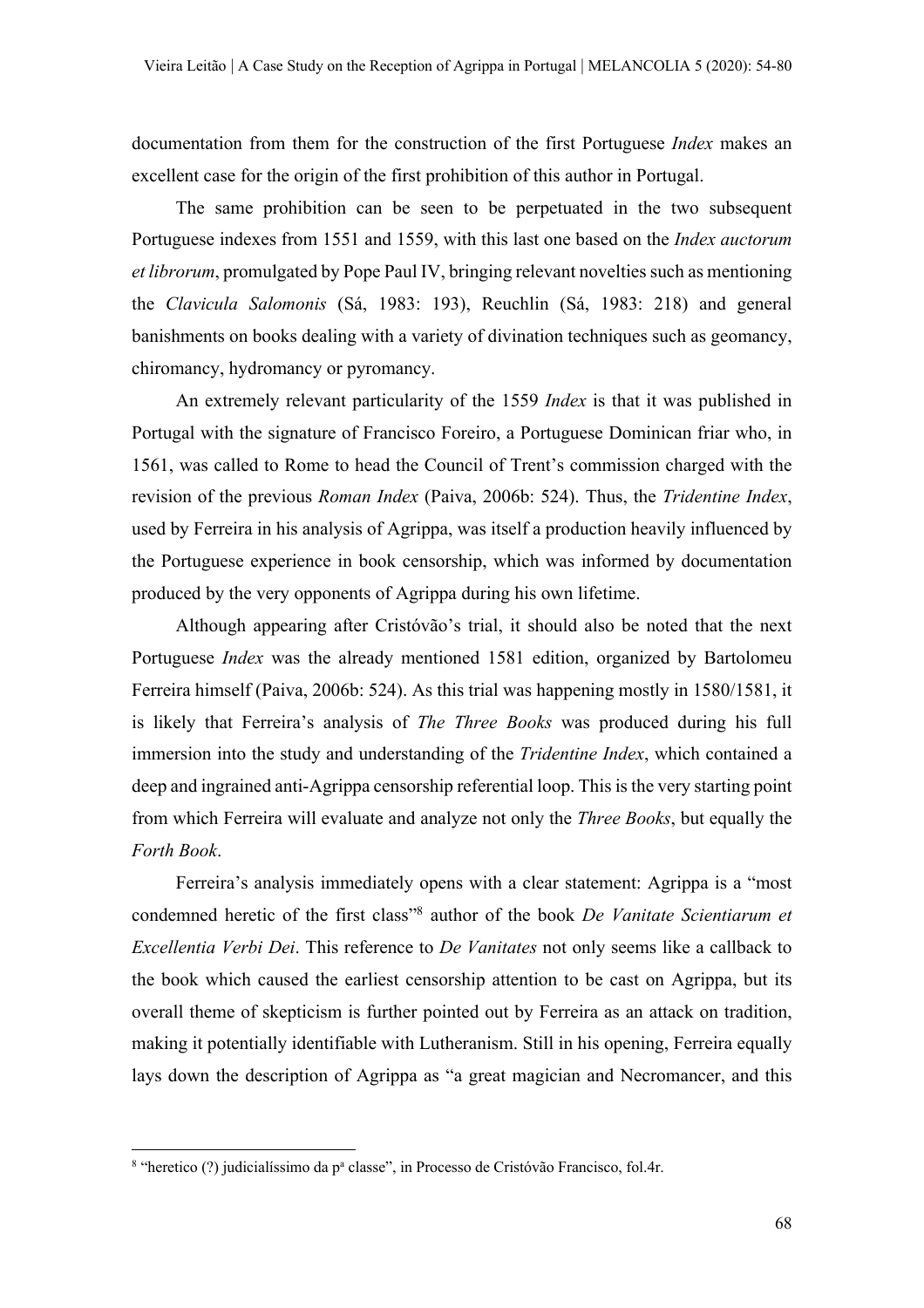science is taught in this book".<sup>9</sup> What is ultimately revealing in this point, and which will dominate Ferreira's whole analysis, is that, independently of what Agrippa might concretely mention in his book, the very use of words such as "magic" in its pages creates an immediate condemnable association for Ferreira which bypasses any potential presentation or reconceptualization Agrippa might be proposing for magic. Any and all magic referred to in *The Three Books* is immediately associated with Necromancy by Ferreira, dispensing him from actually engaging with the content of the books themselves:

And that magic, and magical art, which this heretic teaches in this book, is Necromancy, this is manifestly clear, for it says in chapter two that Zoroaster was the inventor of this science, and all writers confess that Zoroaster was the first Necromancer in the world, and as he was the first, born laughing against all nature, thus he died disastrously. And that he invented it is worked in the entire discourse of this book so as to make theology similar to this art of magic and sorcery, for thus it says in chapter second.<sup>10</sup>

A clear example of how Ferreira's reading and analysis can become skewed is that this immediate association between Necromancy and magic he claims is present in the second chapter of *The Three Books* is actually a complete projection, as the word "Necromancy" is only mentioned for the first time in chapter XLI of Book III (Agrippæ ab Nettesheym, 1533: 299). From this base, any further readings by Ferreira unto the magical material presented by Agrippa fall into quite common Christian polemics on magic. All the magical procedures presented in *The Three Books*, which Agrippa describes as being lawful miracles, are read by Ferreira as blasphemous, as his idea of magic cannot be conceptually paired with any form of divine work. To further support this association and deconstruct Agrippa's arguments, Ferreira briefly quotes from the *Fourth Book*, where the summoning of demons is prescribed as an integrating part of the same magic described in the original Agrippan *Three Books*. Demons being thus presented as aiding in the practice of magic lend weight to Ferreira's reading of all magic as Necromancy, and such ceremonies thus become a mocking and perversion of true church practices. With the magical base clearly covered, Ferreira passes on to what is his

<sup>&</sup>lt;sup>9 "</sup>m<sup>to</sup> grãde mago e Nigromãte, e esta sciencia ẽsina neste livro", in Processo de Cristóvão Francisco, fol.4r <sup>10</sup> "E q̃ a magia, e arte magica q̃ este heretico ẽsina neste livro, seja a Nigromãcia, manifestamente se he claro, porque diz no 2 capitulo q̃ Zoropher foi o inventor desta sciencia, e todos os scriptores cõfessão que Zoroaster foi o primeiro Nigromãte que ouve no mũdo, e que assi como foi o primeiro q nasceo rindo cotra toda a natureza assim morreo desastradamẽte. E ele a inventou trabalha em todo o discurso deste livro por fazer semelhãte a theologia á esta sua arte de magia e feiticaria, q assi diz no capitulo segundo", in Processo de Cristóvão Francisco, fol.5r-5v.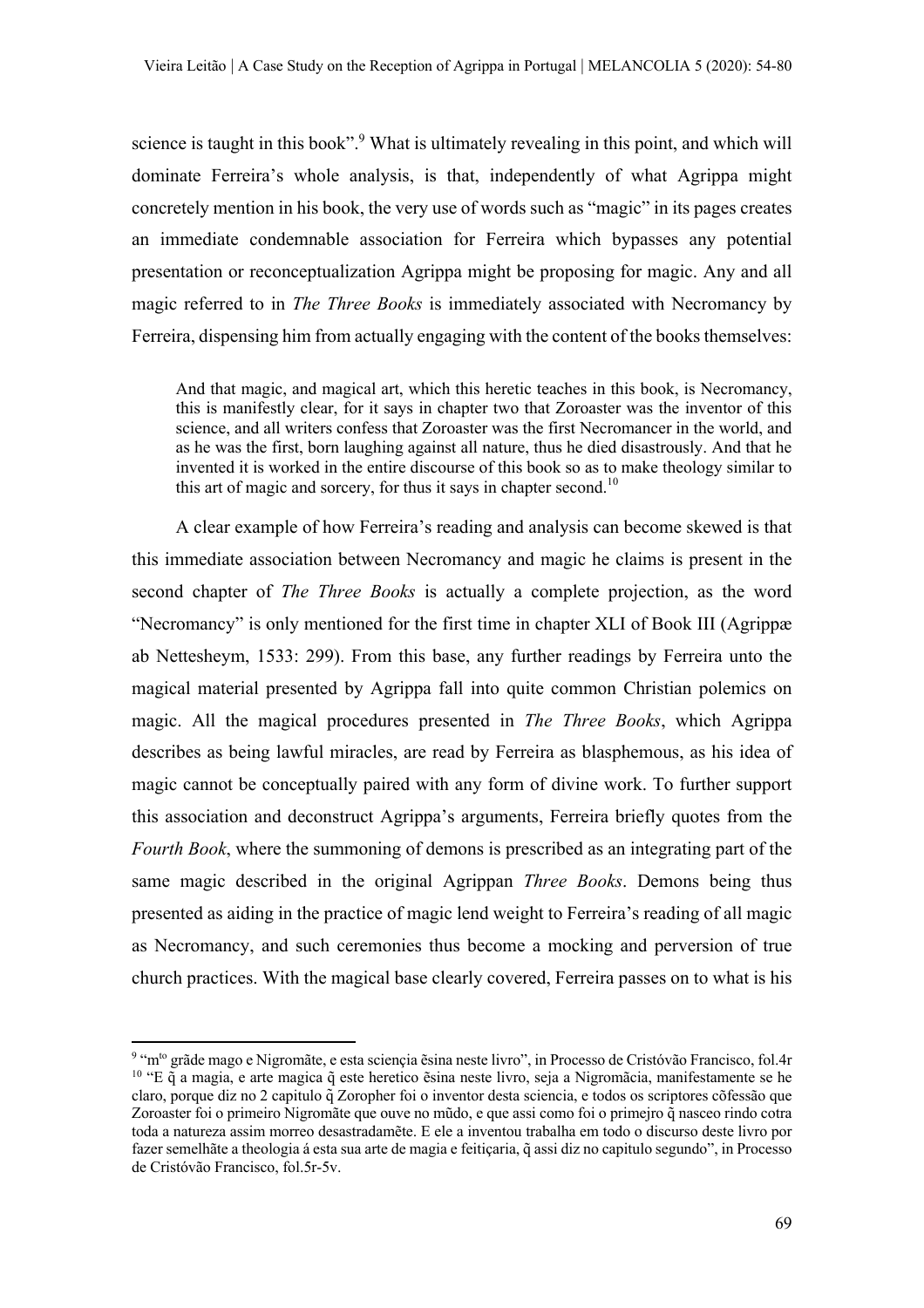ultimate point, and on which the justification of the prohibition of the *Three Books* is to be grounded: the identification of Agrippa as a Protestant.

As mentioned, the whole preoccupation of Portuguese book censorship was that of Protestantism. Thus, when Ferreira picks up any book his overwhelming preoccupation is the immediate identification of Lutheranism in its pages, overlooking most other aspects to highlight this single one. Ferreira's impressive rhetorical exercise at this point, based on a single inconsequential word from the last sentence of the very first chapter of *The Three Books*, offers a perfect example on how, even if no explicit Protestantism was present in a book, this would still be found:

In the first chapter of this book, in the last words it says this:

Qæcunq; hic à me dicta sint, & inferius dicenur, his nolo quenquã plus assentiri, neq; ipse ego plus assentior, nisi quatenus ab ecclesia catholica, fidelium q; cœtu non fuerint reprobata; in which words is implied that he is a fine Lutheran and in all books he has written he has denied the roman church, and the power of the pope. It is evident in this proposition that he has spoken as a confirmed and cunning heretic, who erred, and did not name the church as roman church, but rather *catholic church, ut fidelium cœtu*, because the Lutherans have it for themselves that there is no roman church, but only the church which is the company and gathering of the faithful. And without a doubt, judging by that word *fidelium* he *lutheranized* because the Lutherans to all the just call *faithful*, and to the unjust, they call *unfaithful* and usually, in the bible where our vulgate text has, just or unjust, they transcribe, *faithful and unfaithful*, as if *faithful and just* and *unfaithful and unjust* are the same thing and that no one may be *unjust* without immediately being unfaithful, and lose faith, which is without a doubt a manifest heresy and lutherancy, saying that sinners have no faith. And in almost all bibles of large form, and those of Robertus Stephanus, where our text says *infius dus impius*, the Lutherans place in its place, *faithful and unfaithful*, and they do not include under this name of church but the just, who they take as faithful.<sup>11</sup>

This appreciation of Agrippa as a Lutheran is not simply a rhetorical exercise for the condemnation of *The Three Books*, but it can also be understood as being behind Cristóvão's very trial. Analyzing his questioning, besides clarifications on the origin and

<sup>11</sup> "No primeiro capitulo deste livro nas ultimas palavras diz isto.

Que cũ que hic, ame dicta suuma, e inferius diçõt, his nolo quẽquam plus asẽ tiri, neqe ipso ego plus assentior, nisi quatenus *ab Eclesia Catholica, fidelium q çentu* nõ fuerint reprubara : nas quaes palavras soposto q̃ ele hé lutherano fino e ẽ todos os livros que escreuo negou a igreja romana, e poder do papa, parece que nesta propsiçaõ, falou como dobrado, e astuto, hereje, q̃erou, e naõ nomeou a igreja por igreja romana, senão por *igreja catholica, ut fidelium çetu*, por q̃os lutheranos tẽ para si q̃naõ há hi igreja romana, senaõ q̃ a igreja hé a cõpanhia, e o ajuntamẽto dos fieis. E sem nenhuma duvida, ajudar naquela palavra *fideliũ lutheranizou* porque os luteranos a todos os justos chamaõ *fieis*, e aos ĩjustos, chamão *infiees* e ordinariamente, na brivia õde o nosso texto vulgato tem, *justo ou injusto*, transladaõ eles, *fiel, e infiel*, como que seja o mesmo *fiel e justo*, e *infiel e injusto* e que nĩguem possa ser *injusto* sem logo ser infiel, e perder a fé, o qual sem nenhuã duvjda, he manifesta heresia e lutherana dizer q̃os pecadores não tem fé e quasi en todas as brivjas de folha grandes e de Roberto Sterbano, onde o nosso texto diz *infius dus impius*, os lutheranos poẽ ẽ seu lugar, *fieis e infieis* e naõ cõprendẽ de baxo deste nome igreja senaõ os justos que entendem por fieies", in Processo de Cristóvão Francisco, fol.4v-5r.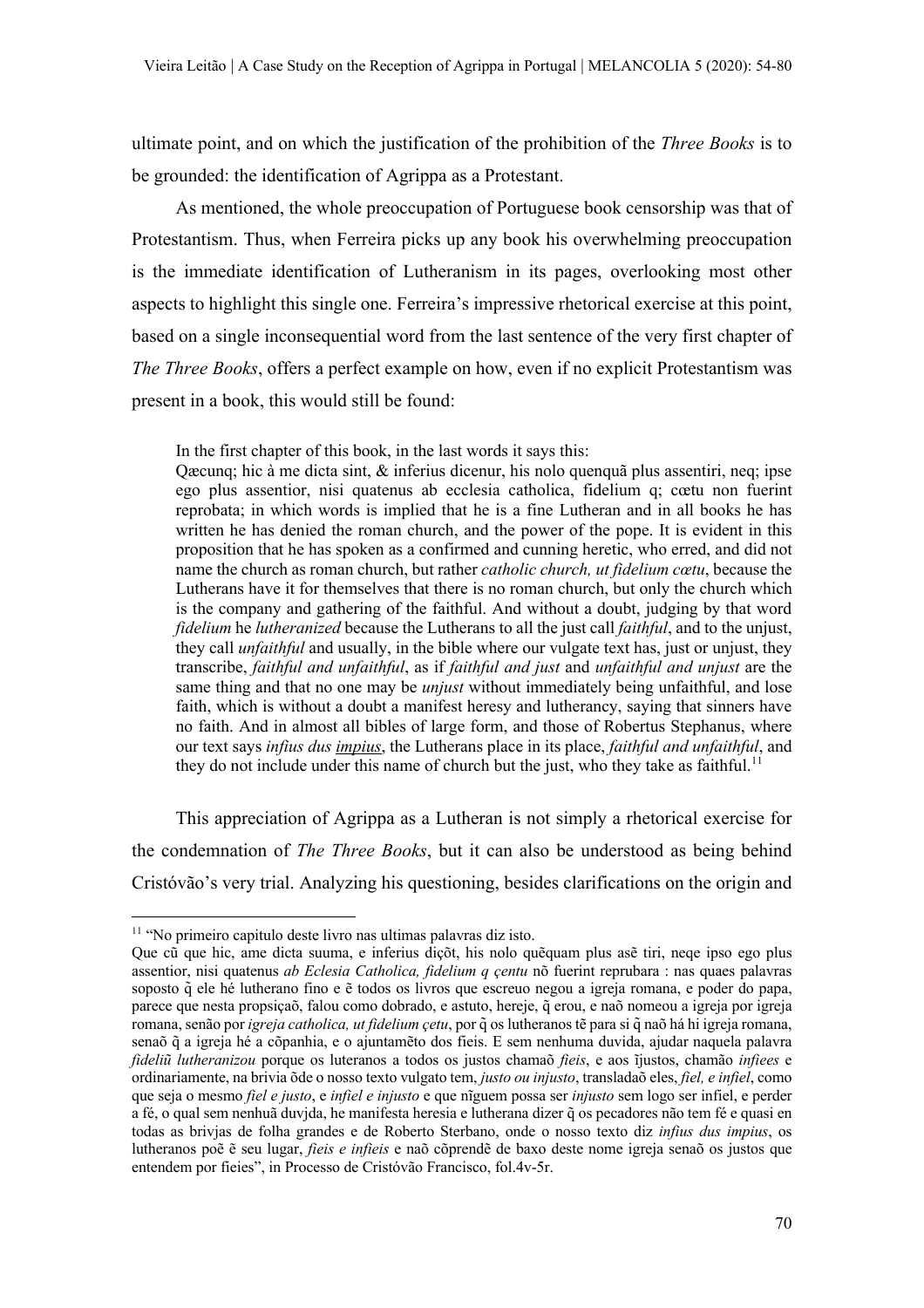the circulation of this one prohibited book, the whole point of this trial was not to determine if Cristóvão was a magician (something the Inquisition had very little interest in), but to ascertain if he was himself a Lutheran. This, in part, justifies the discrepancy we find in this case with the inquisitors' lack of interest in judaizing. Looking at it objectively, it would be extraordinarily easy for Ferreira to link Agrippa to Judaism via his use and exposition of Kabbalah and Catilinet's previous condemnation of Agrippa as a "judaizing heretic", which would stick very well to Cristóvão's New Christian status. This never happens however because the presence of an indexed book causes a kind of Protestant-centric tunnel vision in both Ferreira and Diogo de Sousa, making them abandon their typical Jewish targets and start to construct an accusation of Protestantism which never comes to fruition.

Thus, although Ferreira does further extend himself to some consideration, all his subsequent arguments and underlinings around *The Three Books* consistently fall into these same two main points: magic is an irredeemable crime and an illicit practice and intellectual activity placed beyond any possible Christianization or positive reconceptualization; and, independently of any potential argumentation, *The Three Books* are Lutheran, as is their author, making their claims inherently false and unworthy of consideration.

All of this Ferreira largely derives from the first two chapters of *The Three Books*. While he does occasionally refer to its later chapters, and even the *Fourth Book*, this is meant to either offer further evidence of these two points or lists of practices and words explicitly mentioned in the *Tridentine Index* so to further highlight this book's prohibited status and to make easy and sweeping assessments and explanations.

#### **5. Conclusions**

The Portuguese Inquisition, more than anything, more than its concrete function of persecuting and rooting out heresy, was about maintaining the *status quo*. The *auto-dafé*, its very public display of power and effectiveness, was largely what its very name suggests: a theater of faith. Its spectacular ritualistic representation, its public abjurations of guilt and repentance were meant to reify the *façade* of exemplary Catholicism and spiritual conformity of Portuguese society. This was surely successful in its own time, but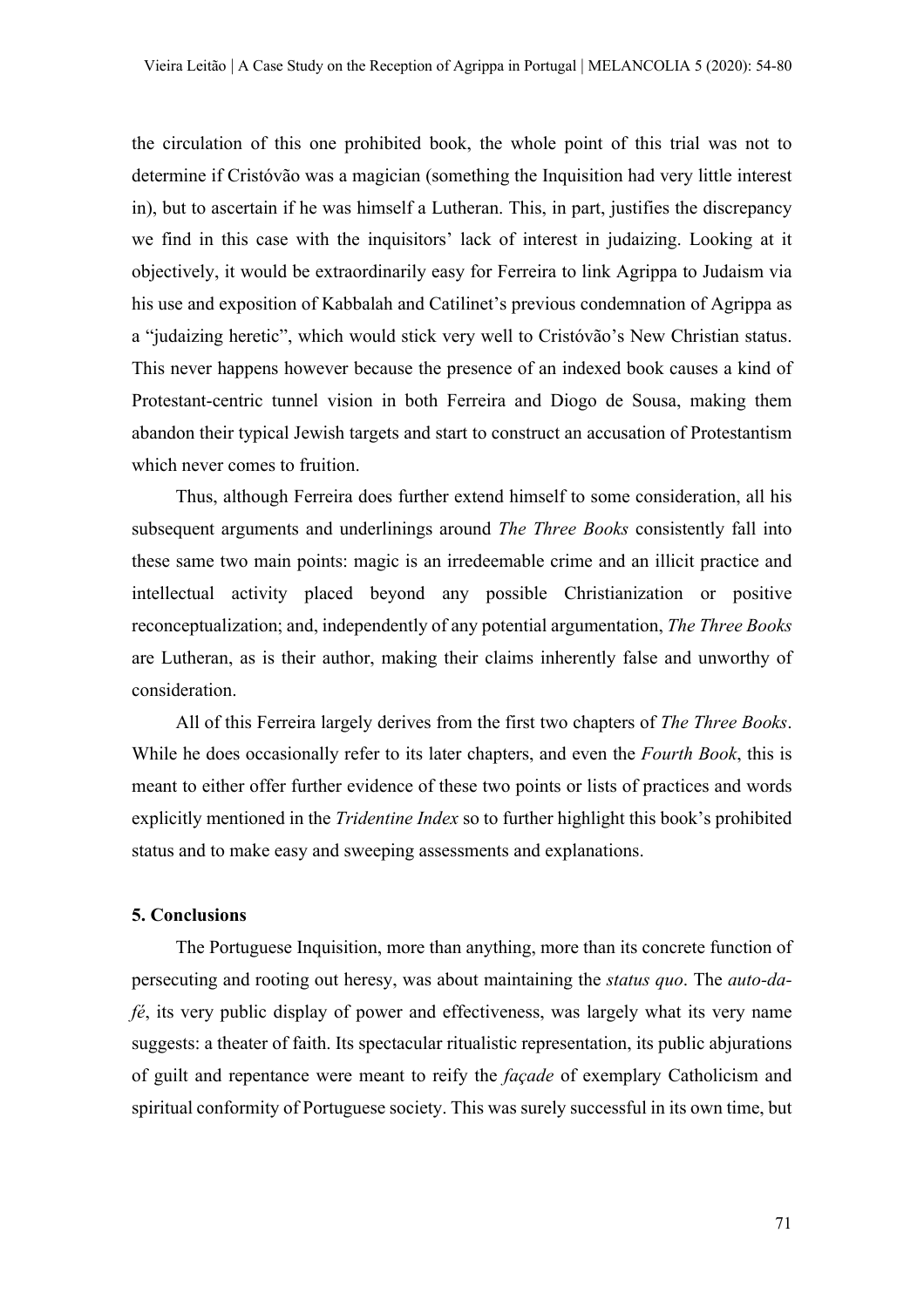today, this very exercise and its associated trials reveal the actual underbelly of Portuguese spiritual life and interests.

Taken in its full context, even if a single example, this trial underlines the mechanisms behind the acquisition and transport of magical and heretical literature in Portugal. The current case, as well as those of the Italian friar D. Agostinho, or the 17<sup>th</sup> century bibliophile Vicente Nogueira, reveal some of the potential weaknesses in the Inquisition networks. It becomes obvious that as one approaches the country's power and ruling structures, the Inquisitional control systems seem to break down. Clergy member and, above all, noblemen, such as the Duke of Aveiro, would apparently possess prohibited and magical books with little to no hassle, save for their discovery due to extraordinary or unforeseeable circumstances, such as a sake.

The same is also true on the exact opposite side of the social spectrum. While bookstores and printers were being carefully controlled by regular book visitations, the underground markets of informal commercial ties, wonderers, mercenaries and small individual businessmen seemed to equally pass unnoticed unless spontaneous accusations were made.

Overall, the interest in learned magic most often originates from noble and clerical elites. These were the ones who either owned such books or were the eager clients of other less-fortunate individuals with access to these. In particular, during the Iberian dynastic union, the interest in learned magic does seem to spike among a recurrent number of noble families and officials. Beyond the case of Cristóvão and its single mention to the Duke of Aveiro, during this time period the names of the Counts of Faro, Castanheira, Linhares, Vimieiro and Redondo, or those of the Marquises of Cascais or Alenquer were frequent mentions in the halls of the Lisbon Inquisition, as were the names of several inquisitors, such as Pedro da Silva Sampaio, deputy of the General Council and future Bishop of Bahia (Brazil).<sup>12</sup>

The particularities of the Portuguese Inquisition, as a reflection of Portuguese early modern society itself, thus reveal the fragilities and cracks in its persecution methods. Putting up a strong and effect front against Judaism and Protestantism also created an

<sup>&</sup>lt;sup>12</sup> See Processo de Processo de Alonso Carrilho de Albernoz, from 1616-08-11 to 1617-10-13 and 1617-11-06 to 1620-05-20; Processo de frade António Pimentel, from 1647-12-03 to 1648-06-06, Tribunal do Santo Ofício, Inquisição de Lisboa, ANTT, nr. 3810; Processo de João Baptista, from 1618-10-03 to 1619- 03-03, Tribunal do Santo Ofício, Inquisição de Évora, ANTT, nr. 9613.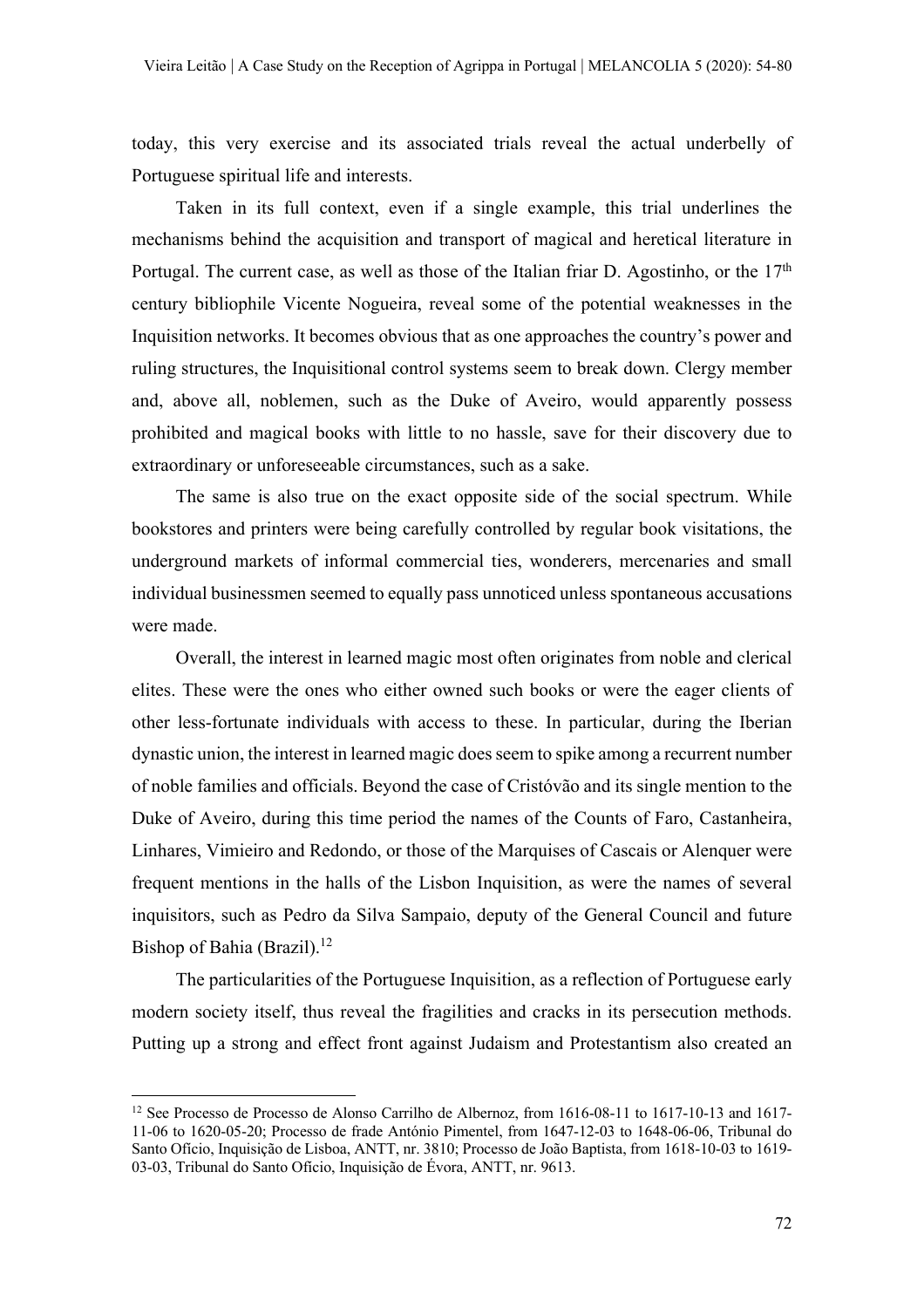environment where specific magic users, or their high-profile customers, could hide in plain sight, falling into preestablished rhetorical condemnations of little consequence should they ever be caught.

Regarding Agrippa and his writings, it is obvious that his greatly nuanced propositions for magic, when under the eyes of the likes of Bartolomeu Ferreira, would not be understood on their own terms. Beyond typical and traditional Christian polemics against magic and superstition, the construction of the Portuguese censorship mechanisms and its indexes, the back and forth of ideas between this country and Rome, creates a complete impossibility for any other reading of Agrippa to exist besides the one given by Ferreira. In fact, the history of the several Portuguese indexes in the  $16<sup>th</sup>$  century represents probably one of the most perfect instances for the complete prohibition of Agrippa, starting off by being constructed over a document base produced by his direct opposers and critics and then refashioned by, and itself refashioning, the *Tridentine Index*.

Thus, the reading Ferreira gave needs to be understood as a reading with a history behind it, and not merely as superficial ramblings of a conservative censor. He gave the reading that needed to be given, and no other reading could have been produced from the center stage of the official Portuguese theater of faith.

## **Annex: Bartolomeu Ferreira's report on the book** *De Occulta Philosophia*

# Censorship of the book *De Occulta Philosophia* by Heinrich Cornelius Agrippa heretic of the first class

This book teaches, among other impious, and superstitious, and necromantic, and aeromantic things, how one may bring life and soul to images, and stones, and elements, and wood, and wax.

 $\blacklozenge$ 

Some things it says are true in philosophy, but with those it carries others greatly false and impious.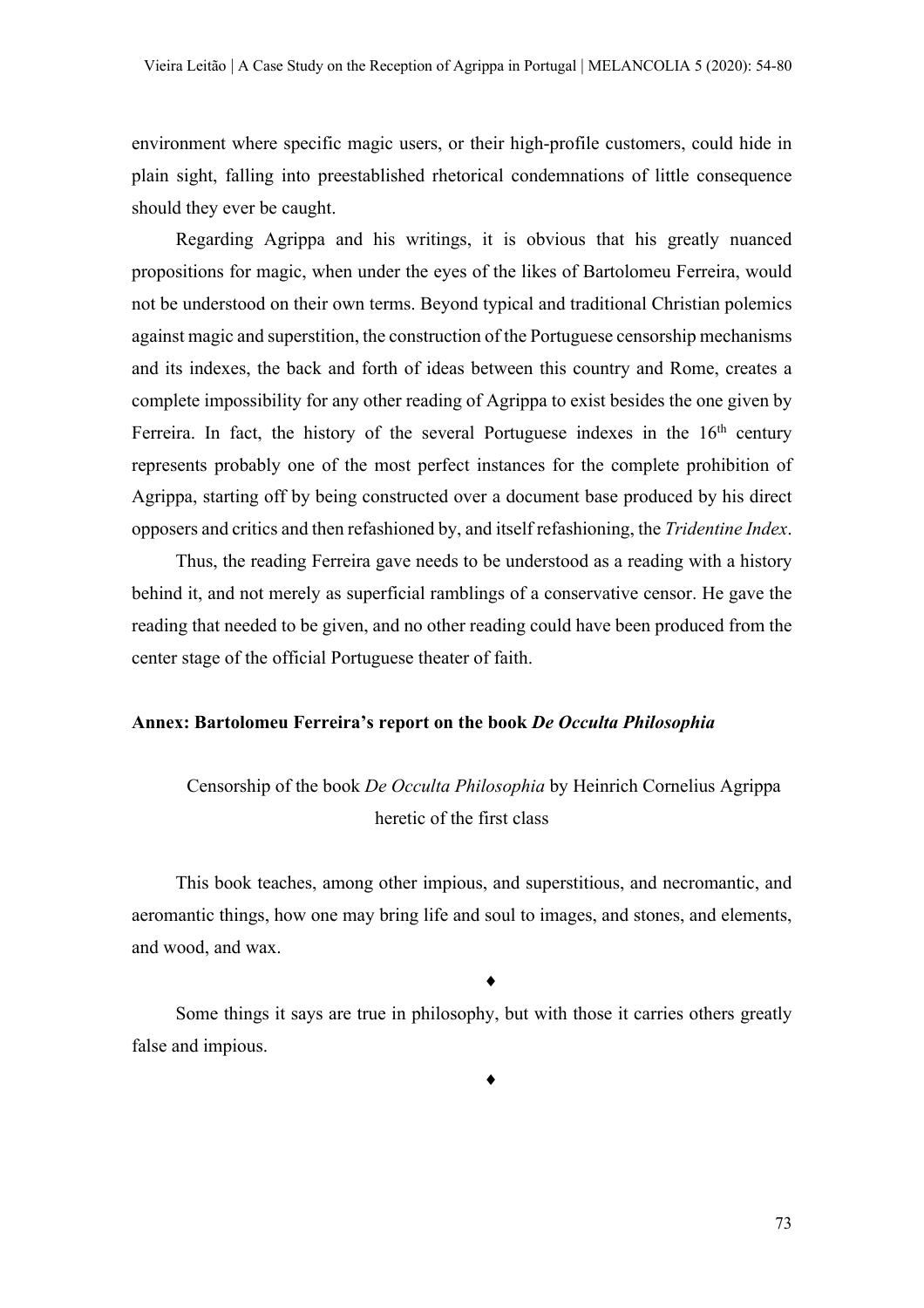The Author of this book *De Occulta Philosophia* is Cornelius Agrippa a most condemned heretic of the first class, from whom is that book whose title is *De Vanitate Scientiarum et Excellentia Verbi Dei* (which is a proper phrase against us, for it has it that one should not believe but in the bible, and to this they call *verbi dei*, and from here it denies all traditions which are not expressed in the gospels) in which book it has that Saint Mathew erred in saying that the spear strike to the Lord was made before he expired, against all the authority of Saint John who says that it was given afterwards, and this Saint Mathew never said.

This was a great magician and Necromancer, and this science is taught in this book, and to this magic and necromancy, it calls occult philosophy and a most holy science, which is an impious and blasphemous thing, and it divides this philosophy in its second chapter into physics, and mathematics, and theology, which division is impious and blasphemous, for philosophy and mathematics are natural sciences and theology is divine, and supernatural and it is not a peer to philosophy.

In the first chapter of this book, in the last words it says this:

Qæcunq; hic à me dicta sint, & inferius dicenur, his nolo quenquã plus assentiri, neq; ipse ego plus assentior, nisi quatenus ab ecclesia catholica, fidelium q; cœtu non fuerint reprobata; in which words is implied that he is a fine Lutheran and in all books he has written he has denied the roman church, and the power of the pope. It is evident in this proposition that he has spoken as a confirmed and cunning heretic, who erred, and did not name the church as roman church, but rather *catholic church, ut fidelium cœtu*, because the Lutherans have it for themselves that there is no roman church, but only the church which is the company and gathering of the faithful. And without a doubt, judging by that word *fidelium* he *lutheranized* because the Lutherans to all the just call *faithful*, and to the unjust, they call *unfaithful* and usually, in the bible where our vulgate text has, just or unjust, they transcribe, *faithful and unfaithful*, as if *faithful and just* and *unfaithful and unjust* are the same thing and that no one may be *unjust* without immediately being unfaithful, and lose faith, which is without a doubt a manifest heresy and lutherancy, saying that sinners have no faith. And in almost all bibles of large form, and those of Robertus Stephanus, where our text says *infius dus impius*, the Lutherans place in its place, *faithful and unfaithful*, and they do not include under this name of church but the just, who they take as faithful.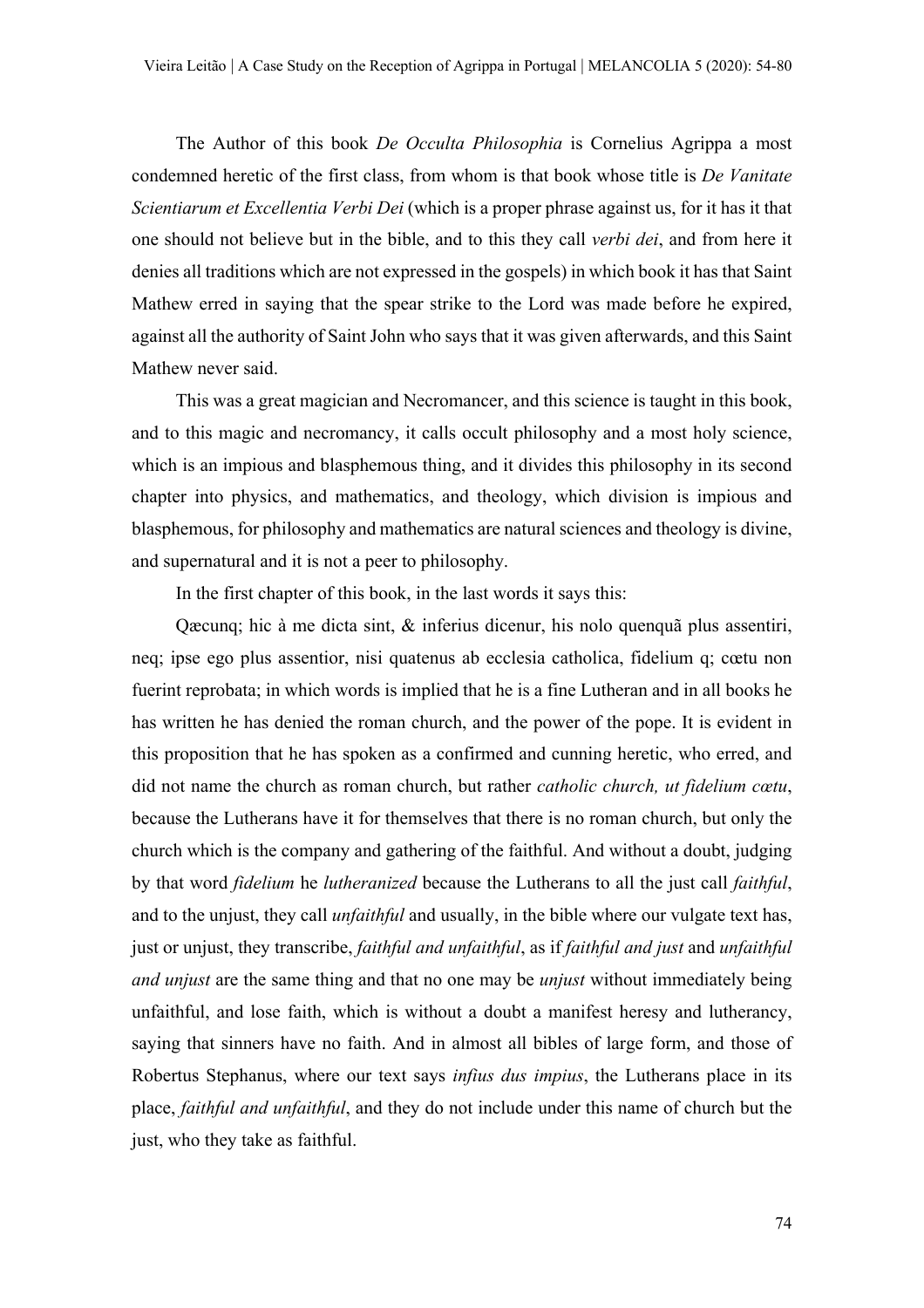And that magic, and magical art, which this heretic teaches in this book, is Necromancy, this is manifestly clear, for it says in chapter two that Zoroaster was the inventor of this science, and all writers confess that Zoroaster was the first Necromancer in the world, and as he was the first, born laughing against all nature, thus he died disastrously. And that he invented it is worked in the entire discourse of this book so as to make theology similar to this art of magic and sorcery, for thus it says in chapter second. Which among other things teaches theology, and how to make miracles, and it offers the virtue of words, and how to work with figures, and lines, and signs, and this he intends to teach in these books where he deals with certain words, and figures, and ceremonies, and characters, into which he placed [the] virtue to produce miraculous things, and to this he calls magical ceremonies, and occult philosophy.

As it seems clearer in the fourth book, where it also deals with how demons and evil spirits aid in this art and how they preside in this, and it intends to justify the superstitious and diabolical signs, and figures, and lines by saying that theology also uses them, which he says of the exorcism which the church uses, and the blessings, and crosses, and ceremonies in mass which are usually lied about by the Lutherans, who deny all the canons of mass, and they blaspheme by calling these magical ceremonies, and signs of sorcery and which the vulgar call the sign of Solomon.

It says on page nine, superstitiously dealing with the force of fire and light, that the demons have greater power and virtue at night, and that the angels take their virtue, and increment from the light, and not only of that from the sun but also from our fire of the earth, and that because of this the church, in its ceremonies, uses the light of luminaries and candles.

And its whole business is to place power in creatures, and figures, and characters, to support his sorceries, and place exaggerated virtue on creatures to perform all the things which men may wish to work, and superstitious remedies for venereal love, and it says that all animals which live long, also make one live long.

It places superstitions over the evil eye, and fascinations and it also says that the customs of men are subjected to the stars, plus these words in page seventy-five.

Solaria ad gloriam & victoriam & animositatem: Venerea adamorem, libidinem & concupiscentiam: Mercurialia ad facundian: Lunaria ad vulgarem vitam. Ipsáq, hominum exercitia & mores fecundum planetas distributa sunt: nam Saturnus regit senes, &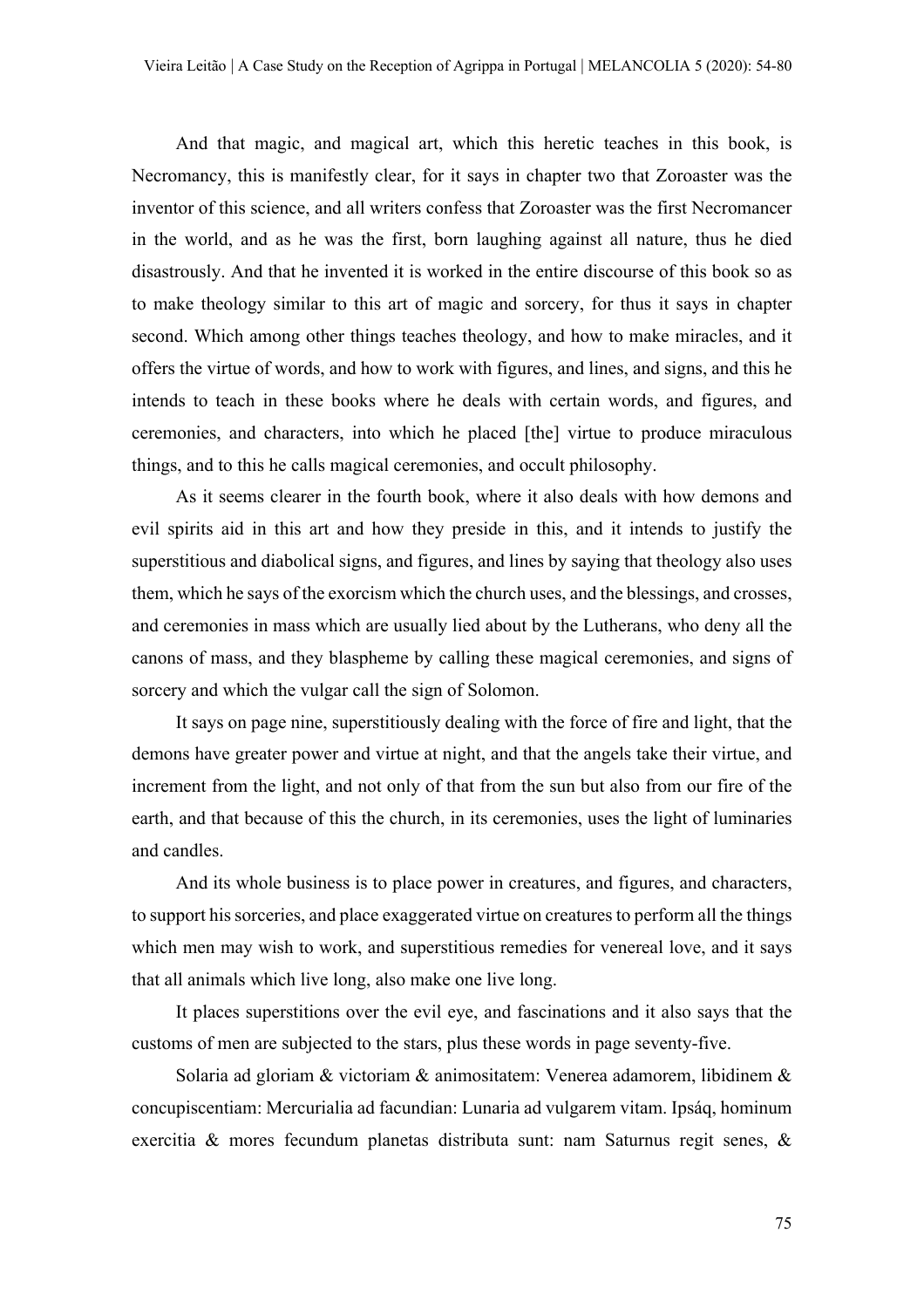monachos, & melancholias, & tesouros absconditos, & quæ longis itineribus & cum difficultate acquiruntur: Iupiter vero habet religiosos, prælatos, reges & duces, & lucra licite acquisita.

Chapter xxxix is most impious and superstitious and in it he proves that we may attract onto us demons, and in the following chapter he poses how one may bind thieves so as these are not be able to steal within a certain place, and so as merchants are not be able to sell and buy, and so as ships, with any force of winds and with infinite sails, may not be able to sail, nor may windmills turn, and how one may bind a place and in it nothing may be built, and other diabolical arts.

And on pages eighty one it teaches how to make certain candles, so as one may see demons in the air and in other parts, and the candle, it says that it should be made with the gall of a man, and the eyes of a black cat, it teaches how to change things into other things, and how men transform into wolves.

Finally this entire book is impious and superstitious, from cover to cover, and filled with sorceries, and divinations, and characters, and figures, and of demons for the purpose of nigromancy, and it deals with all kinds of magic, both natural, as mathematical, as beneficial magic, and goetia, and necromancy, theurgy, aeromancy, and theomagia, of which he claims to be learned in, and that he knows all things which are to come, and that he has power over demons and angels, and has the power to make miracles, and he cites the opinions of those who say that due to Moses knowing this science, did he do all the miracles in Egypt, and that through it he converted the water into blood, and the rods into serpents, whose opinion is of Justinus, which proves that Moses was a magician and necromancer, due to these miracles which he made in the holy scripture, and this heretic cites this opinion and does not reproach it.

And following he places the virtues and power of the letters of the a.b.c., and in numbers, so as with them divine, and he also deals with chiromancy, and finally this book deals with all the arts prohibited in the tridentine catalogue, in which are prohibited all books which deal with what this heretic deals with here. And the ninth rule says the following *libri omnes et scripta Geomantiæ, Hydromantiæ, Aëromantiæ, Pyromantiæ, Onomantiæ, Chirantiæ, Necromantiæ*, sive in quibus continentur *sortilegia, veneficia, auguria, auspicia, incantationes artis magicæ* prosus rejiciantur. All of which are in this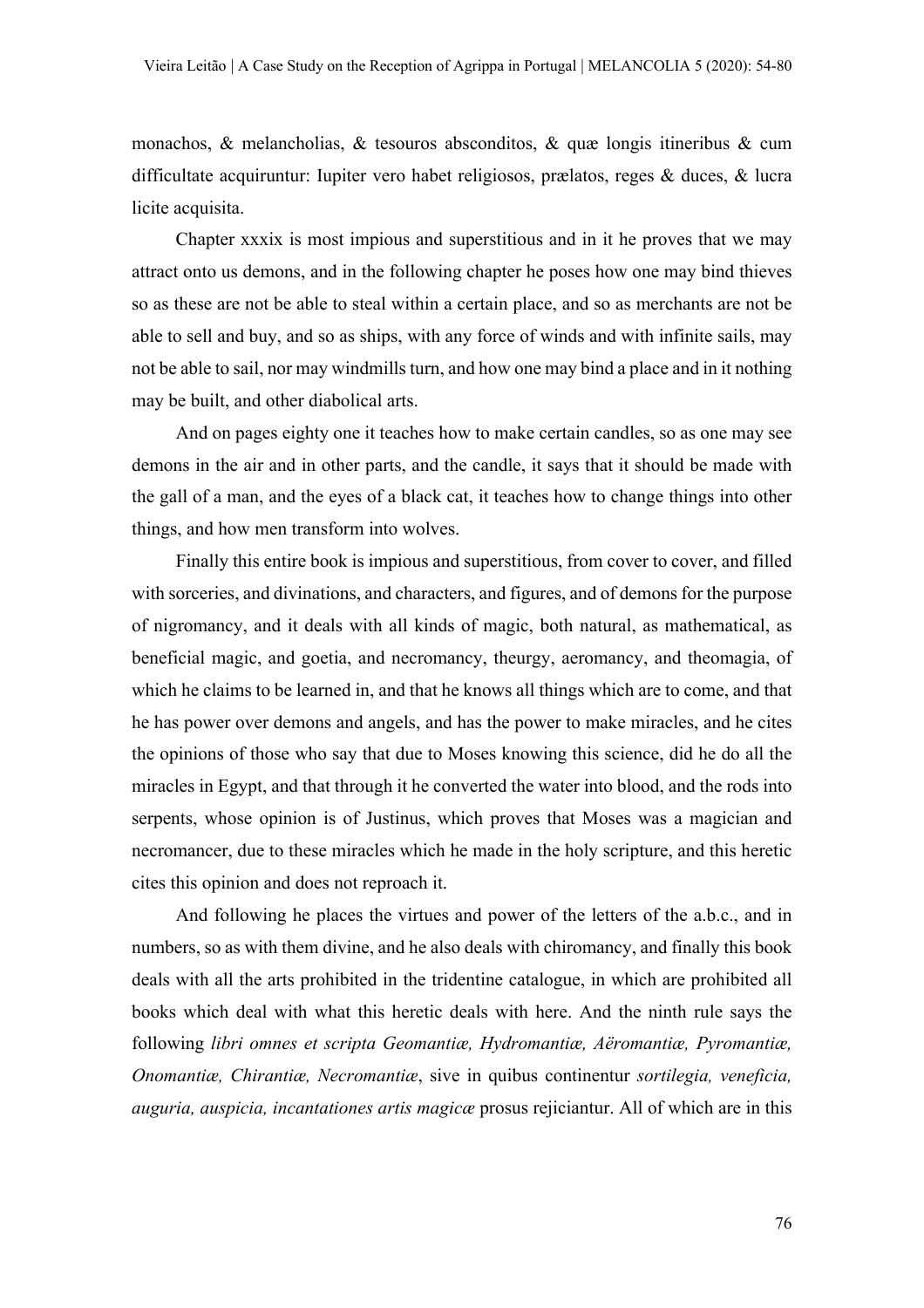book, besides the author being prohibited as a heretic under penalty of excommunication, [as is prohibited] owning such books, and this is the case in the roman index.

This author is prohibited with all his works. And in the catalogue of the holy inquisition of Spain it is forbidden, in particular terms, the works by Cornelius Agrippa, by the following names:

Heinrich Cornelius Agrippa Omnia Opera

De Occulta Philosophia

De vanitate scientiarum

De originali peccato; com alijs ibi contentis

It says on pages two hundred and thirty-six that God taught Noah how to make the arc according to the measurements of man. It also says in these same pages that there is not any member in man which does not correspond to some sign of the heavens, and to some star, and to some intelligence, this in order to use these things for his divinations.

¨

It teaches how to read dreams, which are used by necromancers in order to tell what is to come.

It teaches how to make certain figures, and images, where he says that there should be life in such a way that these should be assisted by some natural, or heavenly, or heroic, or animastic, or angelic, or demonic virtue.

And it say in page two hundred and eighty four that by placing remedy on certain images, and stones, and metals, these gain life, and wood, and wax gain a soul, it says that these secrets are not understood nor studied by the artifices of hard flesh, but those who are lords of the elements, and victors of nature by the rules and arts he teaches here.

Friar Bartolomeu Ferreira

### **Bibliography**

- AGRIPPÆ AB NETTESHEYM, H. C. (1533). *De Occulta Philosophia Libri Tres*. Cologne: Joham Soter.
- ANASTÁCIO, V. (2012). "A Lenda Dourada de Frei Bartolomeu Ferreira". *Convergência Lusíada*, *27*, 28-38.
- AZEVEDO, C. (1969). *Solares Portugueses: Introdução ao Estudo da Casa Nobre*. Lisbon. Livros Horizonte.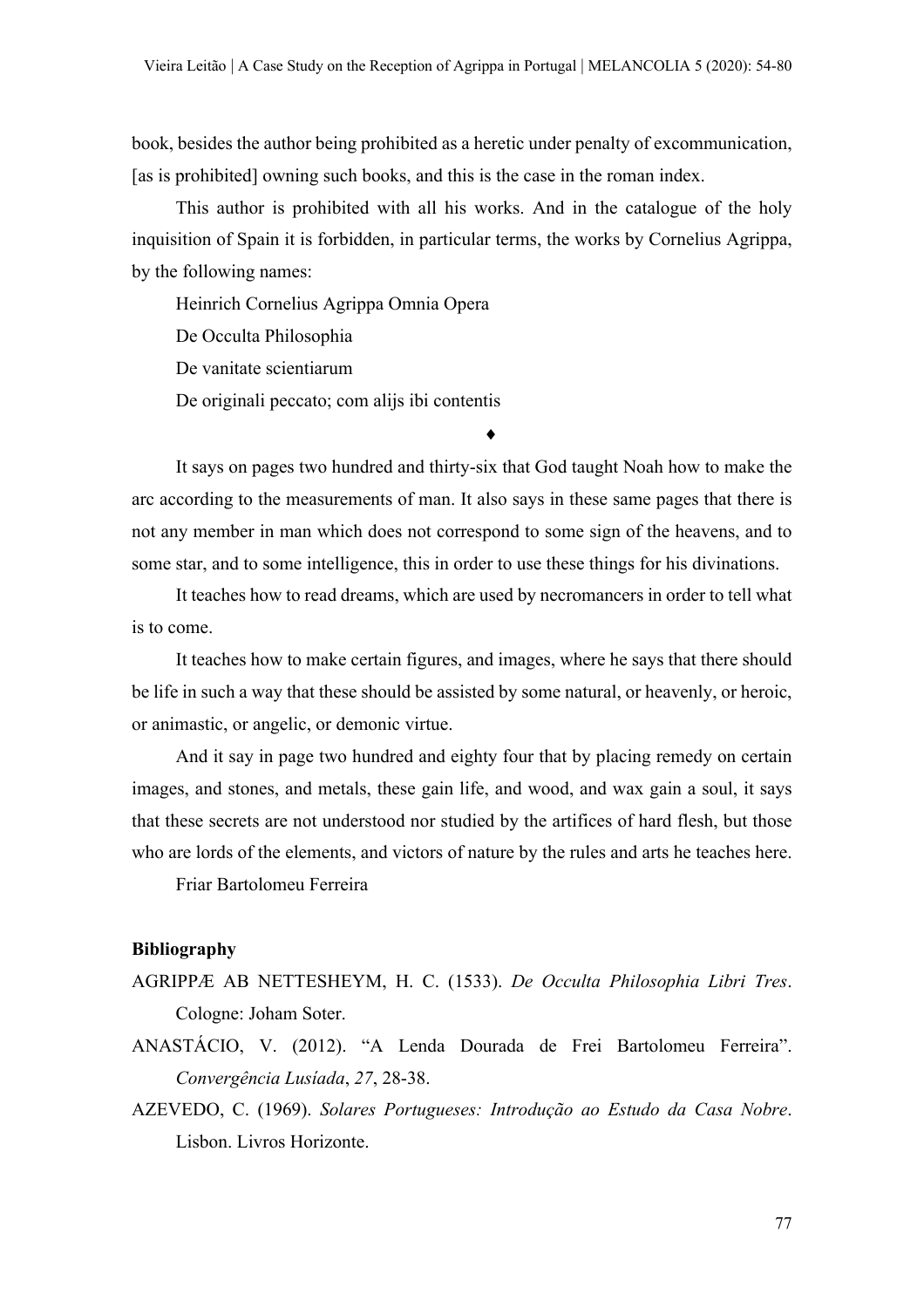- BETHENCOURT, F. (1994). *História das Inquisições: Portugal, Espanha e Itália*. Lisbon: Círculo de Leitores.
- BETHENCOURT, F. (2004). *O Imaginário da Magia: Feiticeiras, Advinhos e Curandeiros em Portugal no século XVI*. São Paulo: Companhia das Letras.
- DAVIES, O. (2009). *Grimoires: A History of Magic Books*. Oxford/New York: Oxford University Press.
- GSCHWEND, A. J. (2015a). "Reconstructing the Rua Nova: The Life of a Global Street in Renaissance Lisbon". In GSCHWEND, A. J. & LOWE, K. J. P. (eds.), *The Global City: On the Streets of Renaissance Lisbon* (pp. 101-120). London: Paul Holberton Publishing.
- GSCHWEND, A. J. (2015b). "Appendix 5". In GSCHWEND, A. J. & LOWE, K. J. P. (eds.), *The Global City: On the Streets of Renaissance Lisbon* (pp. 247-251). London: Paul Holberton Publishing.
- HANEGRAAFF, W. J. (2012). *Esotericism and the Academy: Rejected Knowledge in Western Culture*. Cambridge: Cambridge University Press.
- HANEGRAAFF, W. J. (2015). *Heinrich Cornelius Agrippa*. En PARTRIDGE, C. (ed.), *The Occult World* (pp. 92-98). New York: Routledge.
- HANEGRAAFF, W. J. (2018). *Hermes Trimegistus and Hermetism*. En SGARBI, M. (ed.), *Encyclopedia of Renaissance Philosophy* (pp. 1-10). Dordrecht: Springer.
- LEHRICH, C. I. (2003). *The Language of Demons and Angels: Cornelius Agrippa's Occult Philosophy*. Leiden/Boston: Brill.
- MACHADO, D. B. (1741). *Bibliotheca Lusitana Historica, Critica, e Cronologica: Na Qual se Comprehende a Noticia dos Authores Portuguezes, que Compuseraõ Desde o Tempo de Promulgaçãoda Ley da Graça até o Tempo Prezente* (Vol. 1). Occidental Lisbon: Officina de Antonio Isidoro da Fonseca.
- MARCOCCI, G. & PAIVA, J. P. (2016). *História da Inquisição Portuguesa: 1536-1821*. Lisboa: A Esfera dos Livros.
- MATHIESEN, R. (2007). "The Key of Solomon: Towards a Typology of the Manuscripts". *Societas Magica Newsletter*, *17*, 1-10.
- NEMÉSIO, M. I. (September 2011). Índice de Livros Proibidos no Século XVI em Portugal: à Procura da "Literatura". In *I Encontro do Grupo de Estudos Lusófonos (GEL)*. Porto.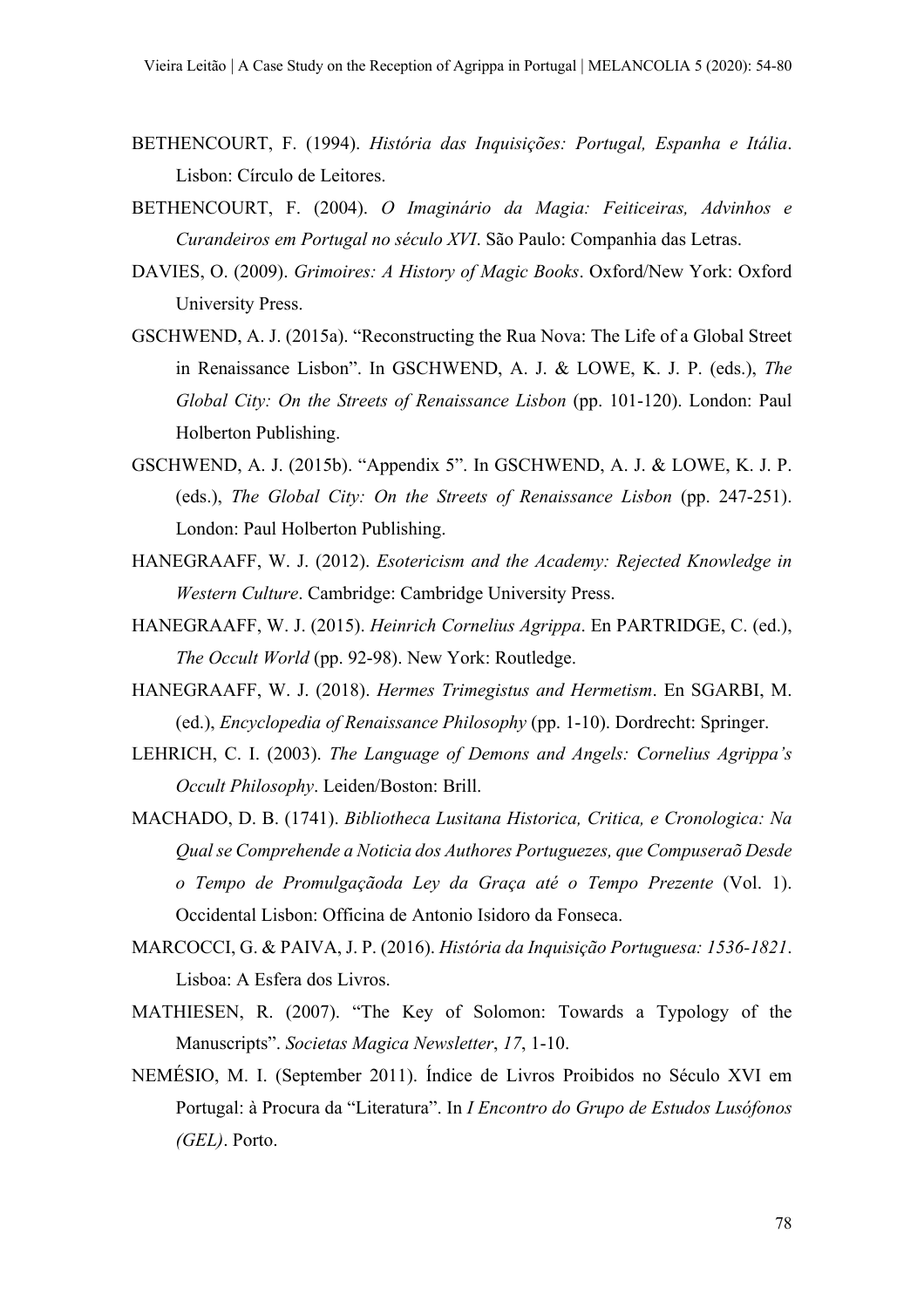- PAIVA, J. P. (2001). "Magia". In AZEVEDO, C. M. (dir.), *Dicionário da História Religiosa de Portugal* (pp. 168-170) (Vol. 3). Lisboa: Círculo de Leitores.
- PAIVA, J. P. (2002). *Bruxaria e Superstição: Num País sem "Caça ás Bruxas"*. Lisbon: Editorial Notícias.
- PAIVA, J. P. (2006a). *Os Bispos de Portugal e do Império (1495-177)*. Coimbra: Imprensa da Universidade de Coimbra.
- PAIVA, J.P. (2006b). "Os Dominicanos e a Inquisição em Portugal (1536-1614)". *Dissertationes Historicae*, *XXXI*, 505-573.
- PAIVA, J. P. (2011). *Baluartes da fé e da Disciplina: O Enlace Entre a Inquisição e os Bispos em Portugal (1536-1750)*. Coimbra: Imprensa da Universidade de Coimbra.
- Processo de Alonso Carrilho de Albernoz, from 1616-08-11 to 1617-10-13, Tribunal do Santo Ofício, Inquisição de Lisboa, Arquivo Nacional da Torre do Tombo, nr. 4203.
- Processo de Alonso Carrilho de Albernoz, from 1617-11-06 to 1620-05-20, Tribunal do Santo Ofício, Inquisição de Lisboa, Arquivo Nacional da Torre do Tombo, nr. 4203-1.
- Processo de Cristóvão Francisco, from 1581-01-03 to 1582-06-28, Tribunal do Santo Ofício, Inquisição de Lisboa, Arquivo Nacional da Torre do Tombo, nr. 3700, fol.22r.
- Processo de D. Agostinho, from 1587-05-01 to 1588-02-18, Tribunal do Santo Ofício, Inquisição de Lisboa, Arquivo Nacional da Torre do Tombo, nr. 13184, fol. 60r.
- Processo de frade António Pimentel, from 1647-12-03 to 1648-06-06, Tribunal do Santo Ofício, Inquisição de Lisboa, Arquivo Nacional da Torre do Tombo, nr. 3810.
- Processo de João Baptista, from 1618-10-03 to 1619-03-03, Tribunal do Santo Ofício, Inquisição de Évora, Arquivo Nacional da Torre do Tombo, nr. 9613.
- Processo de Pedro Afonso, from 1621-11-29 to 1621-12-07, Tribunal do Santo Ofício, Inquisição de Coimbra, Arquivo Nacional da Torre do Tombo, nr. 5634.
- RÊGO, R. (1982). *Os Índices Expurgatórios e a Cultura Portuguesa*. Lisbon: Instituto de Cultura e Língua Portuguesa.
- SÁ, A. M. (1983). *Índice dos Livros Proibidos em Portugal no Século XVI*. Lisbon: Instituto Nacional de Investigação Científica.
- TAUSIET, M. (2014). *Urban Magic in Early Modern Spain: Abracadabra Omnipotens*. New York: Palgrave Macmillan.